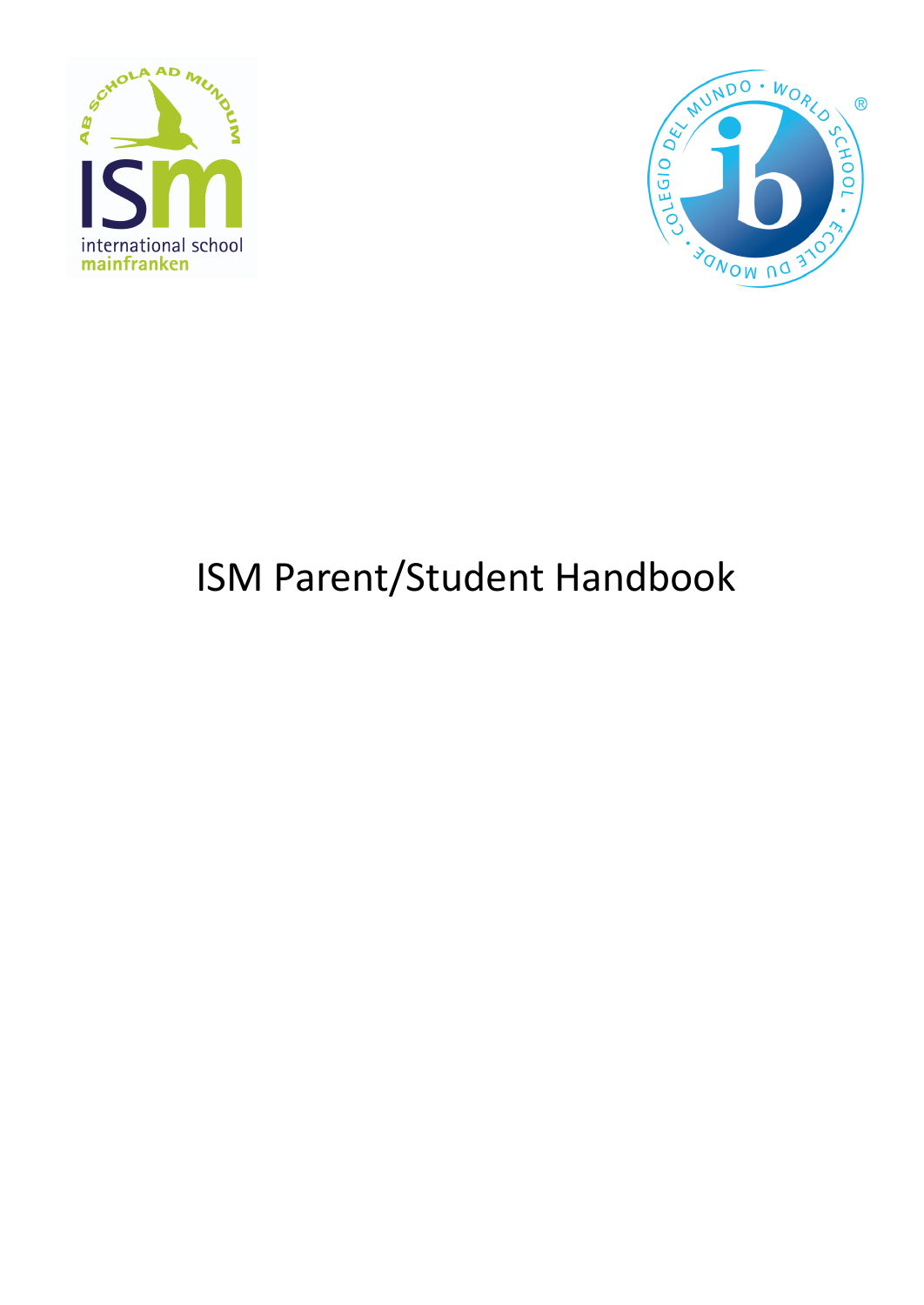# Table of Contents

| Vision                                                          | 3  |
|-----------------------------------------------------------------|----|
| <b>Mission Statement</b>                                        | 3  |
| <b>General School Information</b>                               | 4  |
| ISM Address & Contact Information                               | 5  |
| <b>ISM Calendar</b>                                             | 5  |
| <b>ISM Weekly Message</b>                                       | 5  |
| Print/Email/Telephone Communication                             | 6  |
| Lines of Communication                                          | 6  |
| <b>ISM Daily Routine</b>                                        | 6  |
| <b>Supplies</b>                                                 | 7  |
| Absences                                                        | 7  |
| <b>Primary School: Grades 1-5</b>                               | 9  |
| The Primary School Homeroom Program                             | 9  |
| Counselling                                                     | 9  |
| Assemblies                                                      | 10 |
| The ISM Curriculum                                              | 10 |
| <b>Secondary School: Grades 6-12</b>                            | 11 |
| The Secondary School Homeroom Program                           | 11 |
| Counselling                                                     | 11 |
| <b>Time Management</b>                                          | 11 |
| The ISM Curriculum                                              | 12 |
| <b>Work Placement</b>                                           | 12 |
| <b>Academic</b>                                                 | 13 |
| Home Learning at the ISM                                        | 13 |
| Recognition of Good Work                                        | 13 |
| Promotion / Retention Policy Primary School (Grades 1-5)        | 14 |
| Promotion / Retention Policy Middle/High School (Grades 6 - 12) | 14 |
| Enrollment to the IGCSE Examinations in Year 10                 | 15 |
| Promotion to the IB Diploma Programme in Year 11                | 15 |
| Feedback on Student Progress                                    | 16 |
| ManageBac (https://ismainfranken.ManageBac.com)                 | 16 |
| Seesaw (https://app.seesaw.me/#/login) Primary School only      | 16 |
| 3-Way Goal Setting Conferences                                  | 16 |
| Student-Led Portfolio Conferences                               | 16 |
| Teacher/Student/Parent Conferences                              | 16 |
| Semester Report Cards                                           | 17 |
| <b>Regulations &amp; Expectations</b>                           | 19 |
| <b>Academic Integrity Policy</b>                                | 19 |
| ISM Responsible Behaviour Policy                                | 21 |
| International School Mainfranken Home School Partnership        | 23 |
| Acceptable Use of Information Technology Policy                 | 25 |
| International School Mainfranken Uniform Policy                 | 27 |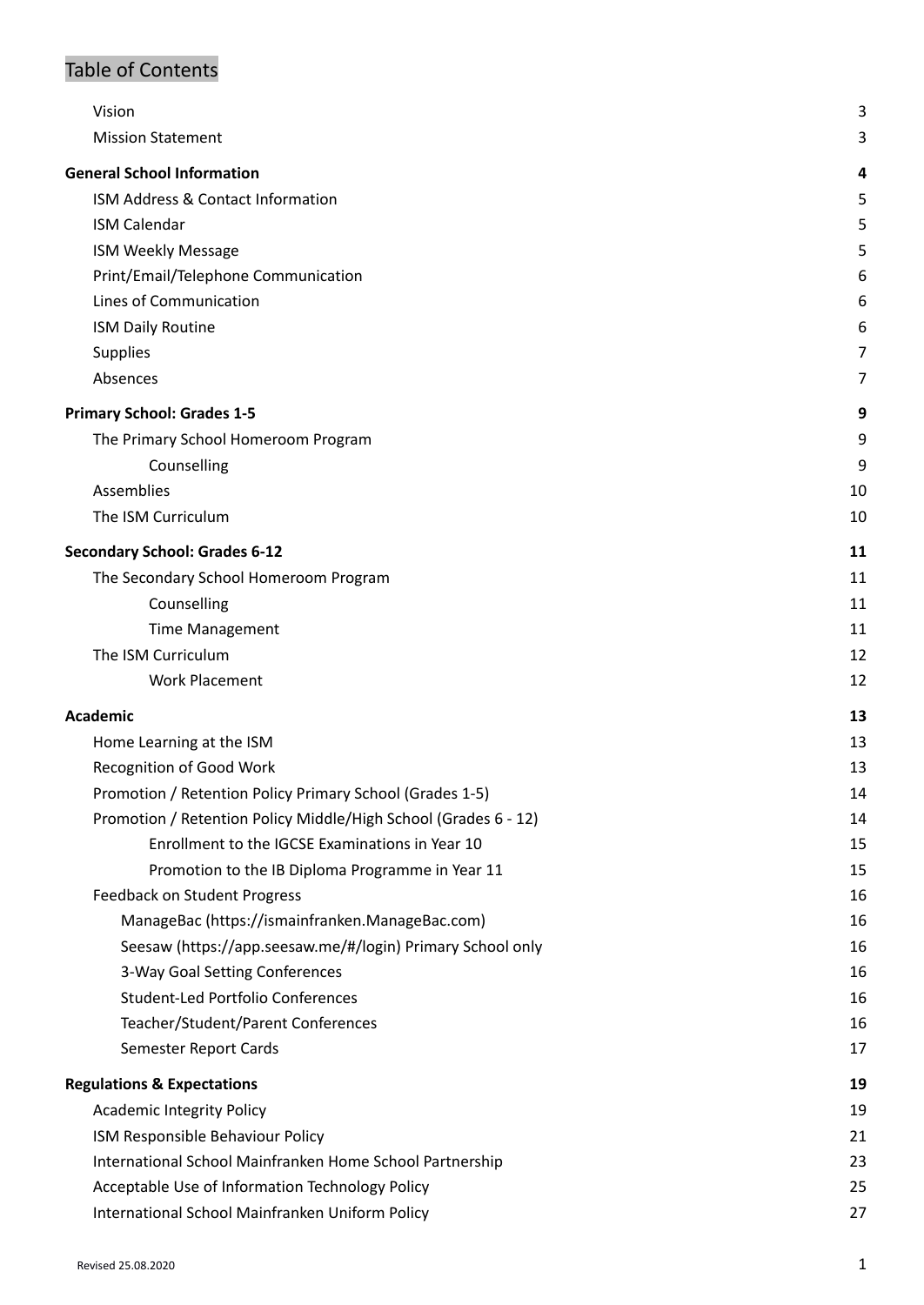| ISM Language Policy                       | 28 |
|-------------------------------------------|----|
| Pathways                                  | 29 |
| ISM Privacy Notice (General)              | 29 |
| <b>Health &amp; Safety</b>                | 32 |
| <b>Emergency Information</b>              | 32 |
| <b>Emergency Drills</b>                   | 32 |
| Responsibilities of the Parents           | 32 |
| Responsibilities of the Students          | 33 |
| <b>General Health Guidelines</b>          | 33 |
| <b>Extraordinary Health Guidelines</b>    | 34 |
| <b>Events &amp; Activities</b>            | 35 |
| <b>Extracurricular Activities Program</b> | 35 |
| <b>Field Trips</b>                        | 35 |
| <b>Permission Slips</b>                   | 36 |
| <b>School Visits</b>                      | 36 |
| <b>Transportation</b>                     | 37 |
| <b>Bus Service</b>                        | 37 |
| Student Pick-Up Policy                    | 37 |
| <b>Lunch &amp; Snack Procedures</b>       | 38 |
| Lunch Hall Rules                          | 38 |
| Snacks                                    | 38 |
| <b>Miscellaneous</b>                      | 39 |
| <b>School Pictures</b>                    | 39 |
| Lost & Found                              | 39 |
| <b>PTO</b>                                | 39 |
| <b>Statement of School Fees</b>           | 39 |
| What to do?                               | 40 |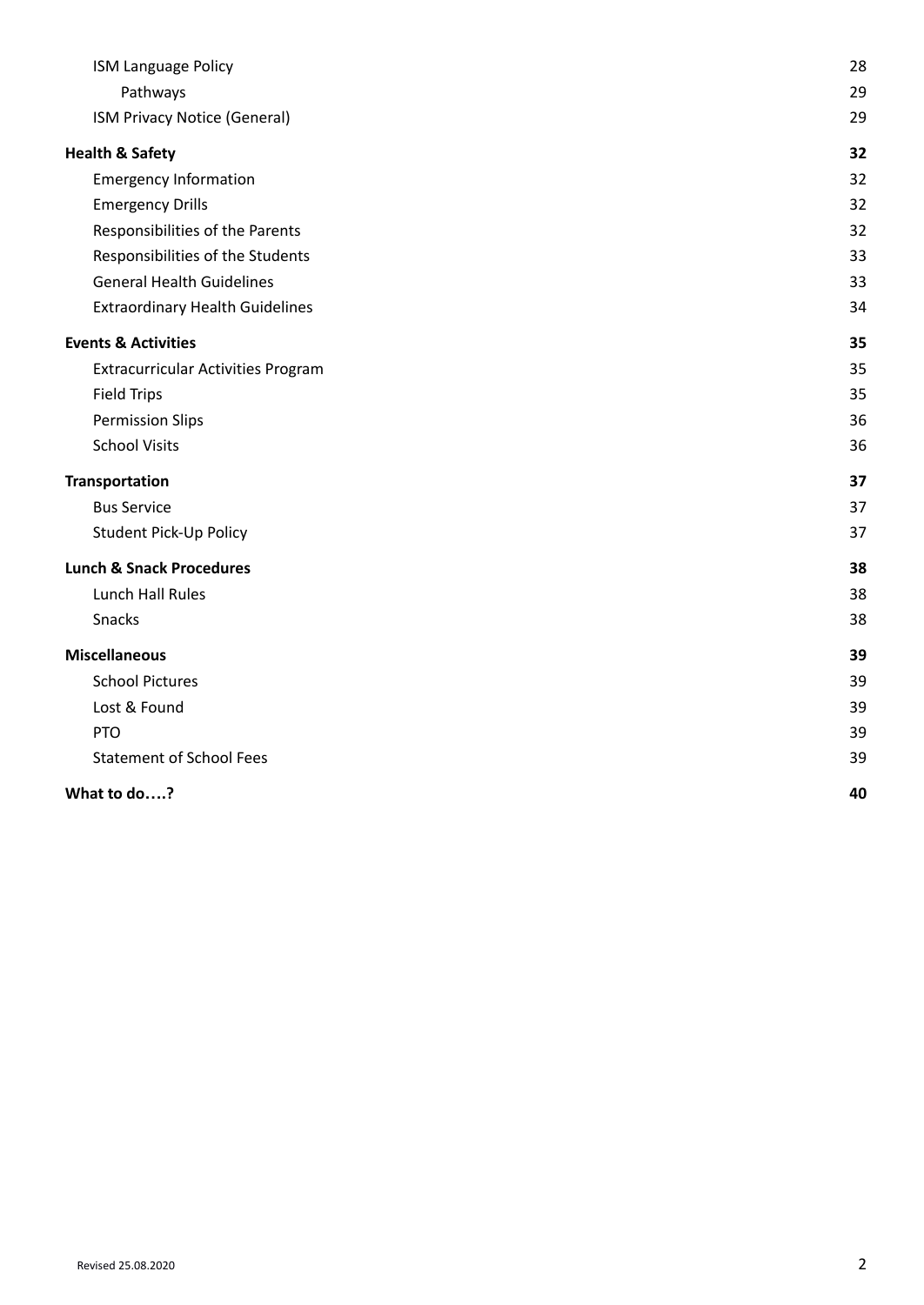# ISM Vision & Mission

## <span id="page-3-0"></span>**Vision**

Inspiring future-focused learners

## <span id="page-3-1"></span>**Mission Statement**

ISM constantly innovates to meet the needs of our individual learners in an ever-changing world. ISM empowers learners with agency and encourages inquiry. ISM inspires learners to follow their passion.

At ISM, we are all learners.

## **ISM Beliefs and Values**

## **IB Learner Profile**

ISM is committed to implementing the IB Learner Profile throughout the school as a means of achieving its mission.

As IB learners we strive to be:

| <b>INQUIRERS:</b>     | We nurture our curiosity, developing skills for inquiry and research. We know how to learn<br>independently and with others. We learn with enthusiasm and sustain our love of learning<br>throughout life.              |
|-----------------------|-------------------------------------------------------------------------------------------------------------------------------------------------------------------------------------------------------------------------|
| <b>KNOWLEDGEABLE:</b> | We develop and use conceptual understanding, exploring knowledge across a range of<br>disciplines. We engage with issues and ideas that have local and global significance.                                             |
| <b>THINKERS:</b>      | We use critical and creative thinking skills to analyse and take responsible action on<br>complex problems. We exercise initiative in making reasoned, ethical decisions.                                               |
| <b>COMMUNICATORS:</b> | We express ourselves confidently and creatively in more than one language and in many<br>ways. We collaborate effectively, listening carefully to the perspectives of other individuals<br>and groups.                  |
| <b>PRINCIPLED:</b>    | We act with integrity and honesty, with a strong sense of fairness and justice, and with<br>respect for the dignity and rights of people everywhere. We take responsibility for our<br>actions and their consequences.  |
| <b>OPEN-MINDED:</b>   | We critically appreciate our own cultures and personal histories, as well as the values and<br>traditions of others. We seek and evaluate a range of points of view, and we are willing to<br>grow from the experience. |
| <b>CARING:</b>        | We show empathy, compassion and respect. We have a commitment to service, and we act<br>to make a positive difference in the lives of others and in the world around us.                                                |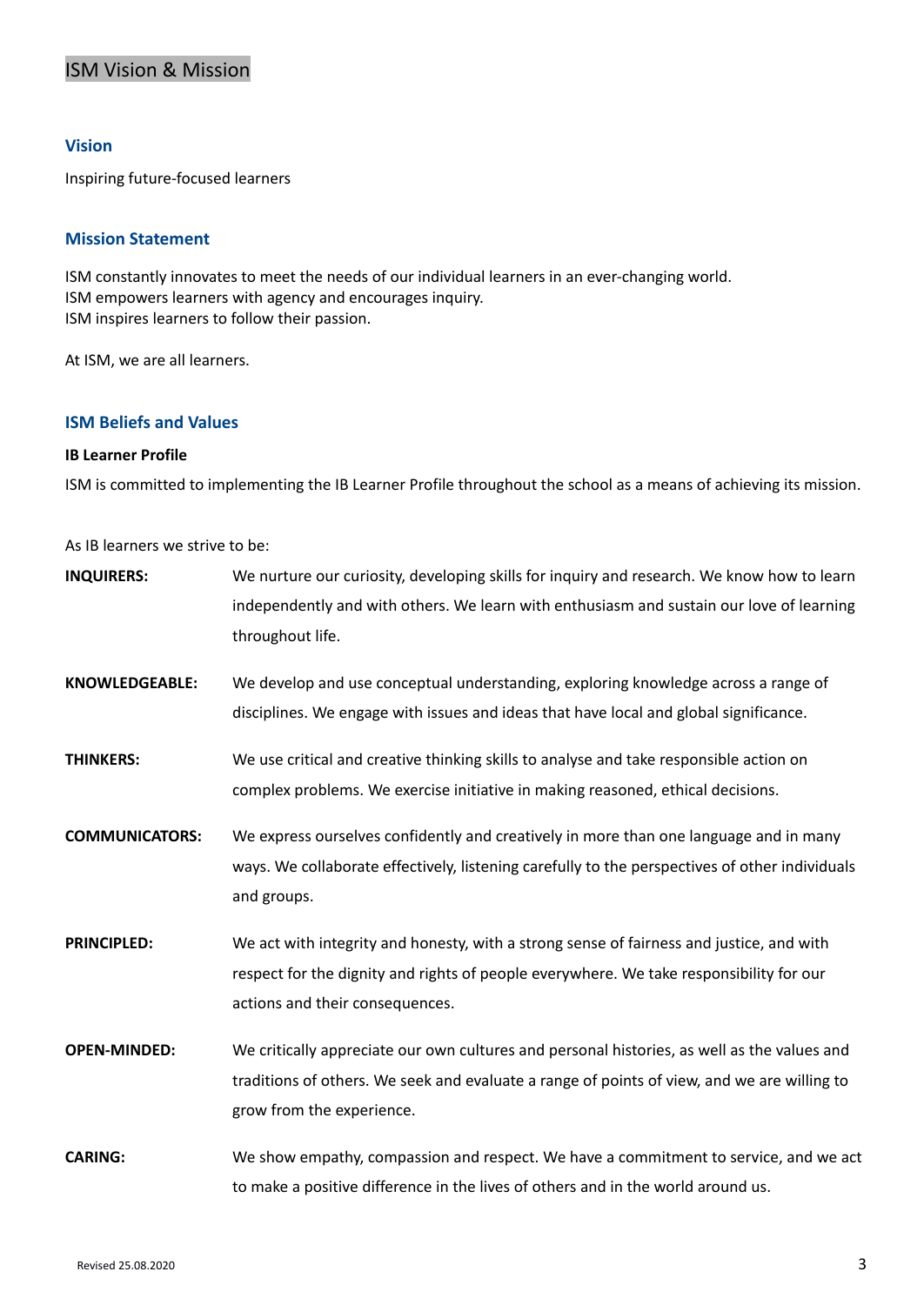| <b>RISK-TAKERS:</b> | We approach uncertainty with forethought and determination; we work independently and    |
|---------------------|------------------------------------------------------------------------------------------|
|                     | cooperatively to explore new ideas and innovative strategies. We are resourceful and     |
|                     | resilient in the face of challenges and change.                                          |
| <b>BALANCED:</b>    | We understand the importance of balancing different aspects of our lives—intellectual,   |
|                     | physical, and emotional—to achieve well-being for ourselves and others. We recognize our |
|                     | interdependence with other people and with the world in which we live.                   |
| <b>REFLECTIVE:</b>  | We thoughtfully consider the world and our own ideas and experience. We work to          |
|                     | understand our strengths and weaknesses in order to support our learning and personal    |
|                     | development. <sup>1</sup>                                                                |

#### **Common Understanding of Learning and Learners**

At ISM, we understand that learning is a lifelong, ongoing process.

Learners develop understanding by acquiring knowledge and skills, constructing meaning and making connections through inquiry, action and reflection.

## **Principles of Learning**

**Authenticity:** When learning is authentic, then learners are able to make real-life connections, understand the 'why' and explain the relevance of what they are learning.

**Inclusivity:** When learning is inclusive, then learners are able to learn regardless of language level, academic strengths, and educational needs. Students feel safe and free to express their thoughts and beliefs.

**Creativity:** When learning is creative, then the learning environment supports learners taking risks and leaves room for mistakes and growth. Creative learning considers multiple perspectives and promotes the generation of new ideas and innovative solutions.

**Challenge:** When learning is challenging, then each learner is pushed to discover new abilities and exceed their perceived limits.

**Independence and Interaction:** When learning is independent and interactive, then learners know how and when to work by themselves, with others and know when to ask for assistance.

**Reflection:** When learning is reflective, learners take ownership of their choices and personal growth. They reflect on their own actions and the actions of others in order to improve.

<sup>1</sup> Adapted from *Learner Profile Poster* (International Baccalaureate Organization, 2013)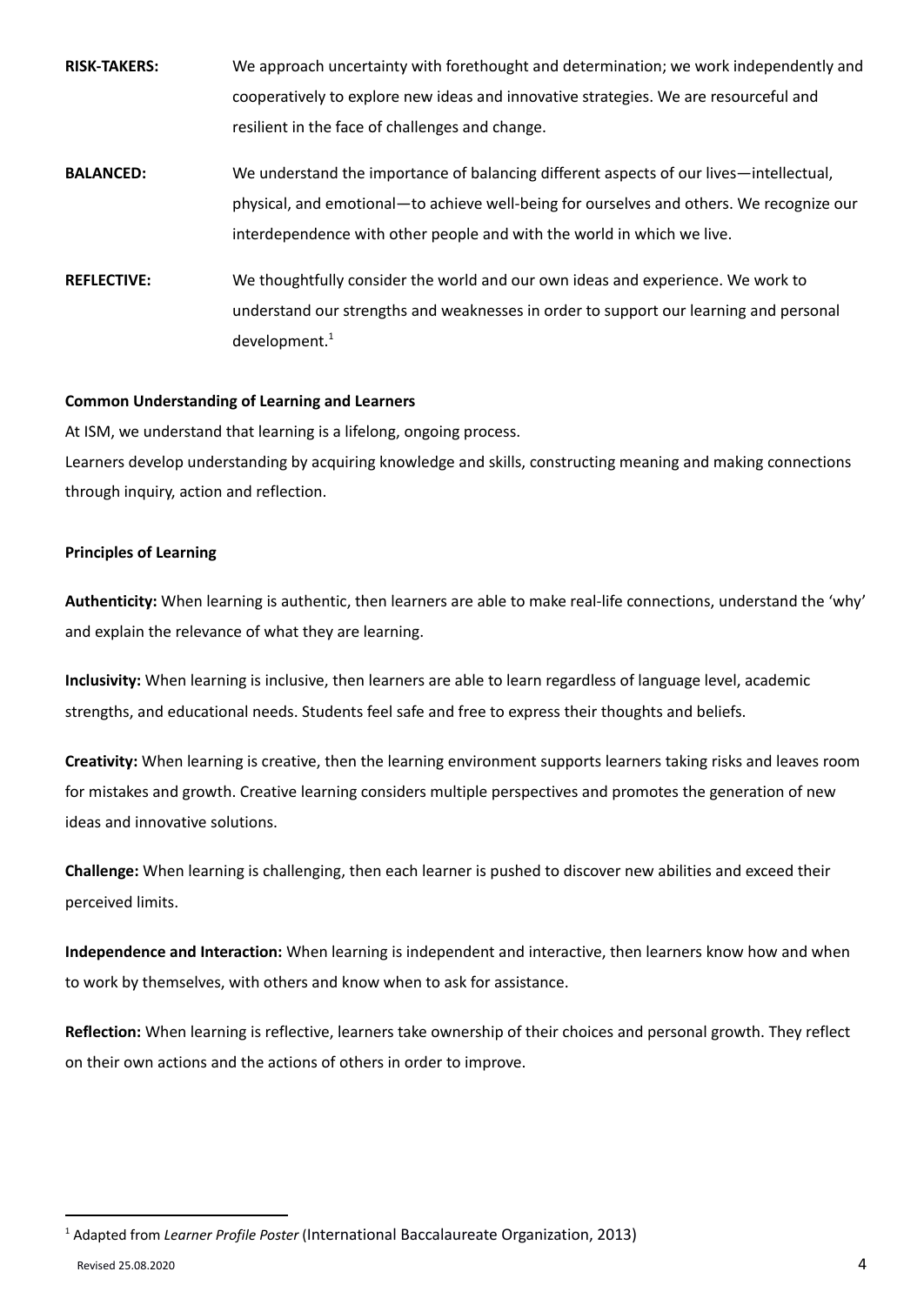# <span id="page-5-0"></span>General School Information

## <span id="page-5-1"></span>**ISM Address & Contact Information**

International School Mainfranken e.V. Kalifornienstraße. 1 97424 Schweinfurt Germany **Telephone:** +49 (0)9721 5386180 **Email:** info@the-ism.de **Website:** www.the-ism.de

## **ISM Key Contacts**

**Head of School:** Michael Gündert [\(m.guendert@the-ism.de](mailto:m.guendert@the-ism.de)) **Deputy Head of School:** Joe Caruso ([j.caruso@the-ism.de](mailto:j.caruso@the-ism.de)) **Administration Coordinator**: Gina Engelbrecht ([g.engelbrecht@the-ism.de\)](mailto:g.engelbrecht@the-ism.de) **Learning Resources Coordinator:** Gavin Fearnley [\(g.fearnley@the-ism.de\)](mailto:g.fearnley@the-ism.de) **IB PYP Coordinator:** Niko Lewman ([n.lewman@the-ism.de\)](mailto:n.lewman@the-ism.de) **Middle Years Coordinator:** Katie Gellatly ([k.gellatly@the-ism.de\)](mailto:k.gellatly@the-ism.de) **IB DP Coordinator:** Matt Sullivan [\(m.sullivan@the-ism.de](mailto:m.sullivan@the-ism.de)) **Counselling/Learning Support Specialist:** Georgeta Drafta ([g.drafta@the-ism.de](mailto:g.drafta@the-ism.de))

## <span id="page-5-2"></span>**ISM Calendar**

The International School Mainfranken publishes and distributes a calendar for all families. This calendar includes information about school holidays, special events, and much more. It can be found on the ISM webpage at: [www.the-ism.de](http://www.the-ism.de) .

#### <span id="page-5-3"></span>**ISM Weekly Message**

The ISM weekly message is published on the school management system Managebac at the beginning of each week during the academic year. The elementary school teachers also publish information regularly via the Seesaw app, details for which will be provided at the start of the school year.

If the school does not have an up-to-date email address, please contact the office on +49 (0)9721 5386180 and update your information on Managebac.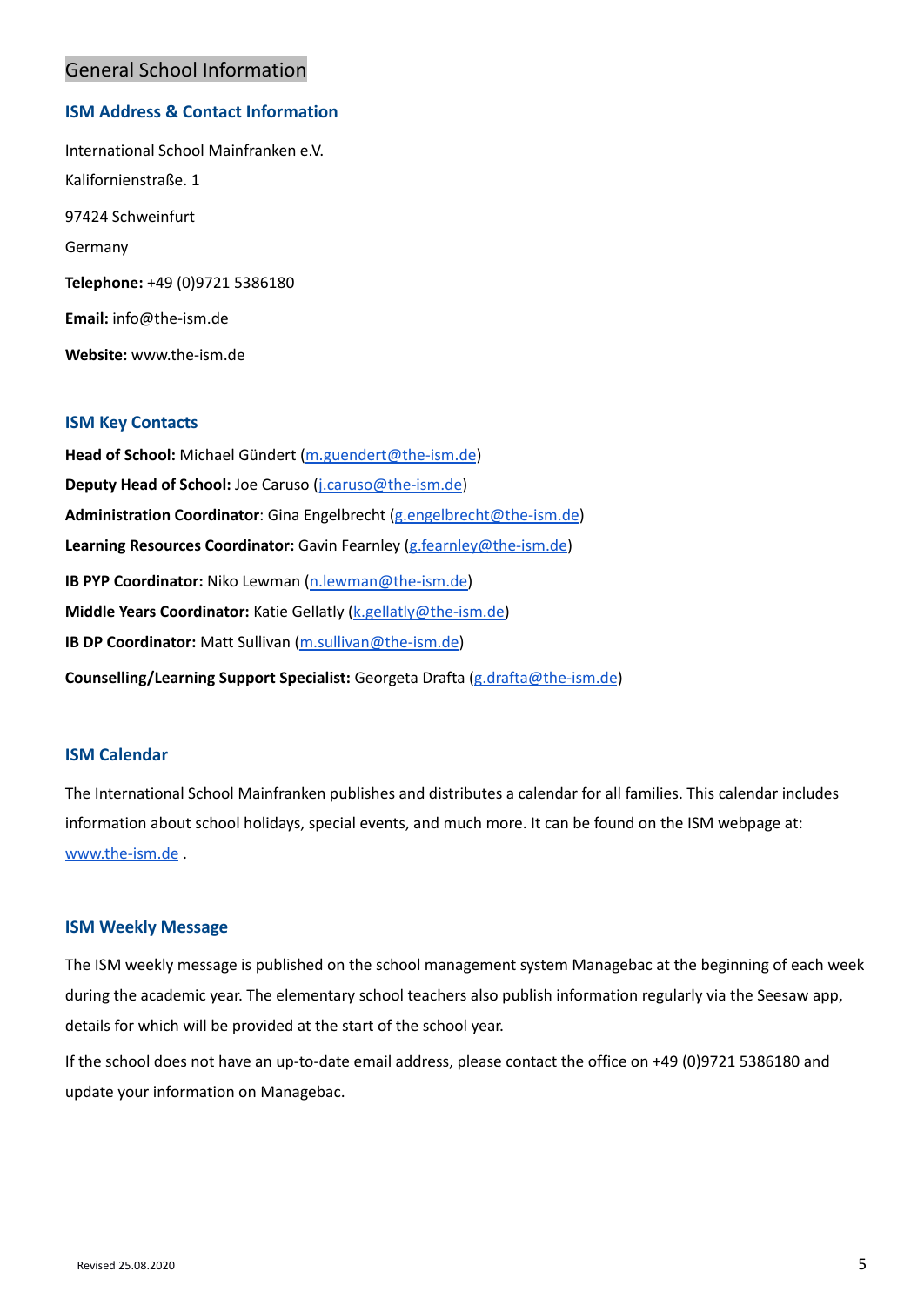## <span id="page-6-0"></span>**Print/Email/Telephone Communication**

For particular events or when there is a need to communicate quickly with a group of families, we will contact you via email or send a printed note home with your student. This may be a request for permission to attend a particular event or simply to pass on important information. All printed documents will also be sent via email/on ManageBac to ensure that they will be received.

In cases of emergency, such as unexcused absence or when we need to discuss time sensitive issues, we may also contact you via telephone.

#### <span id="page-6-1"></span>**Lines of Communication**

If you have a question, the first point of communication should always be your student's homeroom teacher. They will then be able to provide information or organise meetings on your behalf as needed.

#### <span id="page-6-2"></span>**ISM Daily Routine**

#### **Before school**

School opens at 8:00 am. Students will not be allowed into the building before this time. Primary students stay in the cafeteria until 8:12 am when they will line up to go to class. Secondary students should make their way to their homeroom class when they walk in.

#### **Attendance**

Attendance is taken at 8:15 am each morning during Homeroom. Students arriving after 8:15 am will be registered as late and are required to sign in at the office.

#### **Break times**

Students have one 25 minute morning break and one 25 minute afternoon break during the school day. During this time students are dismissed outside where they can enjoy a healthy snack.

#### **Lunch Time**

Primary Students will go to the lunch hall to eat their lunch from 11:35 am until 12:05 pm and are then dismissed for outdoor recess activities. Secondary students will be dismissed outside for outdoor recess activities from 11:35 am until 12:05 pm and will then go to the lunch hall to eat their lunch.

#### **End of School**

School dismisses at 3:45 pm Monday-Thursday. On Friday, school dismisses at 1:55 pm.

On the last school day prior to a school break, school will dismiss for all students at 11:35 am.

In the afternoon, the school doors open at 3:30 pm. (and 1:45 pm on Fridays). Parents are kindly requested to wait outside until the doors open.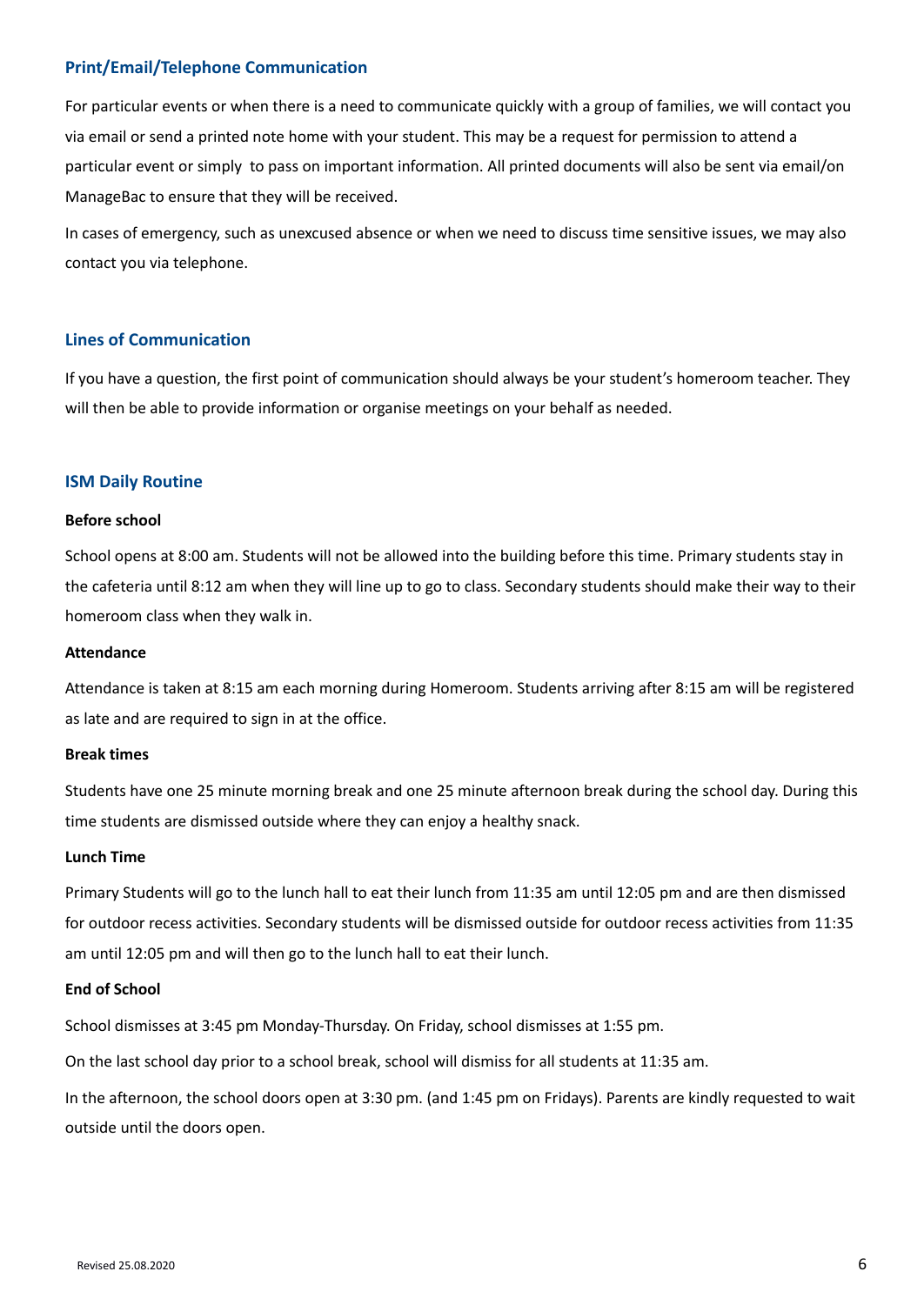#### **Daily Student Schedule**

| $8:15 - 8:30$     | Homeroom                                                                |
|-------------------|-------------------------------------------------------------------------|
| $8:30 - 9:10$     | Period 1                                                                |
| $9:10 - 9:50$     | Period 2                                                                |
| $9:50 - 10:15$ :  | <b>Break</b>                                                            |
| $10:15 - 10:55$   | Period 3                                                                |
| $10:55 - 11:35$   | Period 4                                                                |
| $11:35 - 12:35$ : | Lunch-break                                                             |
| $12:35 - 1:15$    | Period 5                                                                |
| $1:15 - 1:55$     | Period 6 (inc. Genius Hour/Extracurricular Activities Program/Homeroom) |
| $1:55 - 2:20:$    | Break (Mon.-Thurs.)                                                     |
| $2:20 - 3:00$     | Period 7 (Mon.-Thurs.)                                                  |
| $3:00 - 3:40$     | Period 8 (Mon.-Thurs.)                                                  |
| $3:40 - 3:45$     | Departure (Mon.-Thurs.)                                                 |

## **Please note that on Fridays, school dismisses for all students at 1.55 pm.**

## <span id="page-7-0"></span>**Supplies**

Classroom supplies for all students in Primary School will be purchased by the school and parents will be billed at the start of the school year. This includes all stationary and paper. Any supplies needed for at home projects will not be supplied by the school.

In Secondary School students will be provided with a list of supplies for each subject that they will need to purchase. Teachers may request other class specific materials throughout the year.

#### <span id="page-7-1"></span>**Absences**

In case of student illness, parents are asked to call or email the ISM Office [\(info@](mailto:info@international-school-mainfranken.de)the-ism.de). In case your student rides the bus, you must also inform the bus company early in the morning.

For a prolonged absence of more than three school days, a medical certificate is required. The ISM has the right to request a medical certificate from the first day of illness. Should the ISM not have been notified of a student's absence, the school will follow up with parents by phone. In this context, we would like to kindly ask you to make sure the school has up to date and accurate contact telephone numbers. Students should be symptom and fever free for 12 hours before returning to school.

If students are likely to be absent from school for a longer period of time, parents should inform the school in writing (emails accepted). Student vacations should be limited to the ISM vacation schedule. Students who are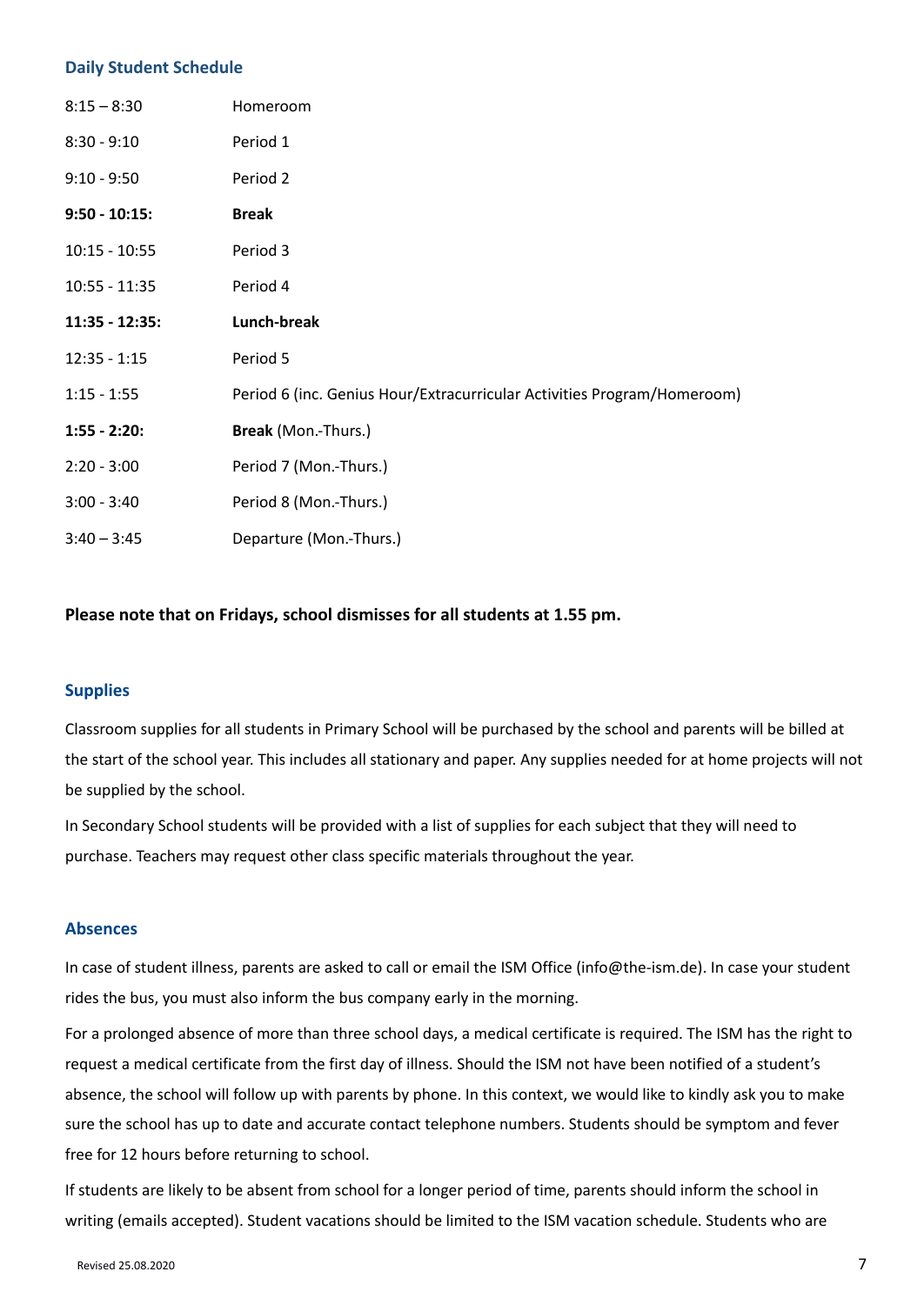taken out of school for an extended holiday will receive an unexcused absence. Parents should be aware that taking students out during non-scheduled ISM holidays is illegal under German law, and the school has the right to inform the local authorities.

Permission to miss a day of school in case of family events, sport competitions, religious holidays, etc. can only be granted by the Head of School and will only be considered when a written request (emails accepted) is received from a parent or guardian. This written request should be submitted at least 7 days in advance. Students who obtain permission to leave school early should, as a matter of courtesy, inform the subject teachers whose lessons they will miss, as it is the responsibility of the student to collect and complete any work which is assigned in their absence. A parent or guardian must sign a student out at the office before leaving.

As much as possible we also kindly ask parents to schedule doctor's appointments outside of school hours. If this is not possible and you need to schedule appointments during class time, please inform the front office and homeroom teacher prior to pick-up.

All applicable German regulations regarding attendance legally apply to students as of Grade 1.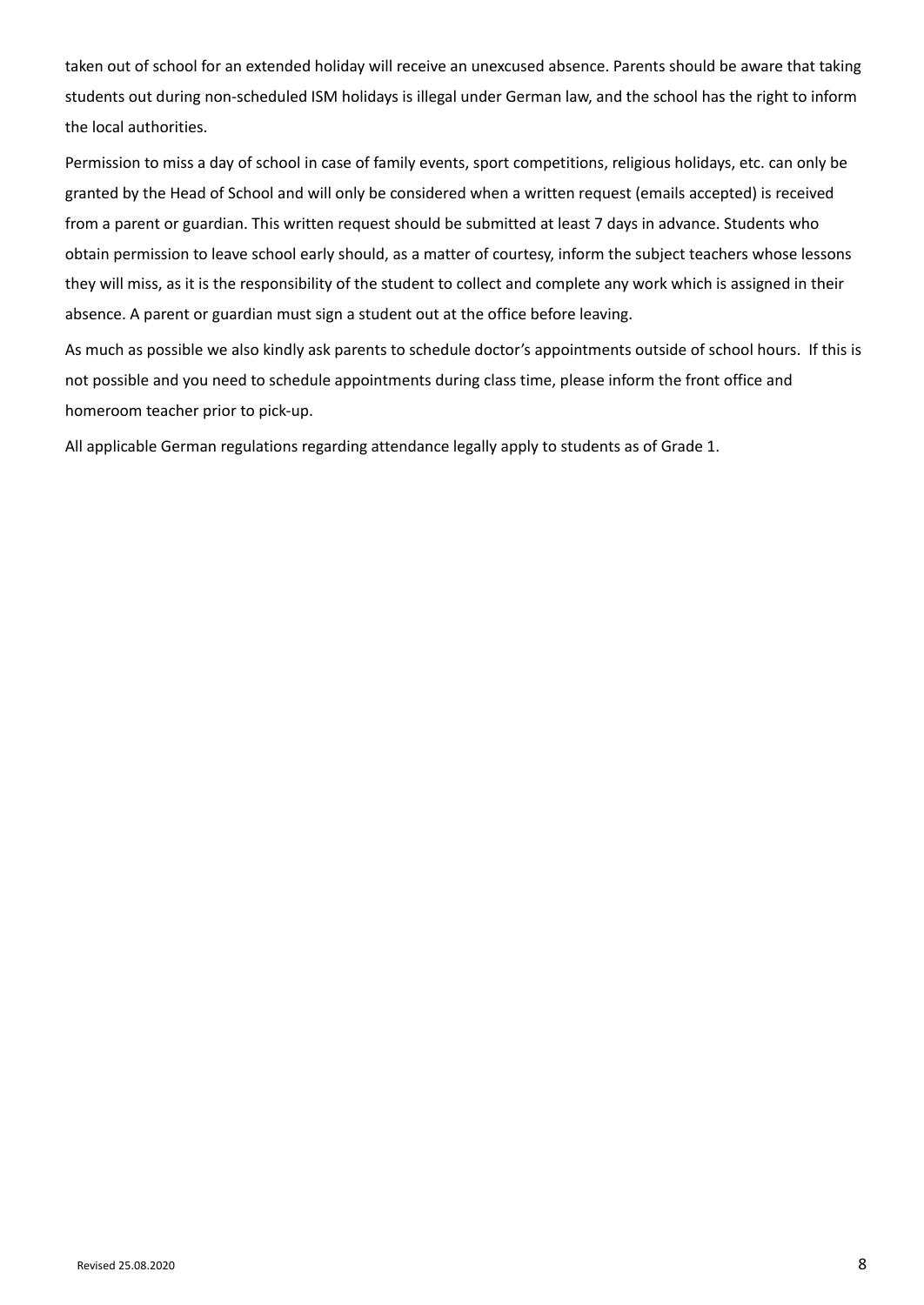# <span id="page-9-0"></span>Primary School: Grades 1-5

## <span id="page-9-1"></span>**The Primary School Homeroom Program**

Homeroom teachers provide pastoral care, guidance and direction instruction for the students in their homeroom class. They are the first point of contact for parents and teachers who require assistance, guidance or information about a student in their homeroom grade level.

All students start their school day in their homeroom class at 8:15am. The 15 minute homeroom period at the start of the day from Monday to Friday provides a range of opportunities for our students.

There are a range of overarching goals for this time that apply throughout the whole school:

- 1. Prepare students for the day/week, take attendance, deliver notices and other business, help students to organise themselves and their learning.
- 2. Continuation of the non-curricular programmes of instruction that are held throughout the week, including Genius Hour, Digital Citizenship.
- 3. Reflect on the day/week and integrate a regular process of portfolio building and reflection throughout the year.
- 4. Social/Community development thereby helping students to develop their own identity, break barriers and address issues and concerns.
- 5. Support the in-class development of the ATL's (Approaches to Learning).

## **Afternoon Homeroom Sessions: Primary school**

Primary students in Grades 1 through 5 are with their Homeroom teacher for most of the day, however included in the schedule are two sessions that are to be devoted to Genius Hour/Personal Inquiry. These sessions take place on Monday and Wednesday and have been included to give students an opportunity to have agency over their learning. During these sessions, students will follow the Genius Hour Programme associated with their grade level. Content and Conceptual understandings for the personal inquiries can also be derived from our year long Who We Are unit.

## *Digital Citizenship: Primary School*

The ISM Digital Citizenship Program is built as part of our transdisciplinary units, library skills, and ATL skills. Primary school teachers will use Be Internet [Awesome](https://storage.googleapis.com/gweb-interland.appspot.com/en-us/hub/pdfs/Google_BeInternetAwesome_DigitalCitizenshipSafety_2019Curriculum.pdf) in collaboration with ISTE standards and Common Sense Education program.

## <span id="page-9-2"></span>**Counselling**

Students are encouraged to talk to their homeroom or subject teachers when seeking advice and assistance in daily matters. The school also has a counselling/learning support specialist available via appointment to provide confidential, individual support when necessary.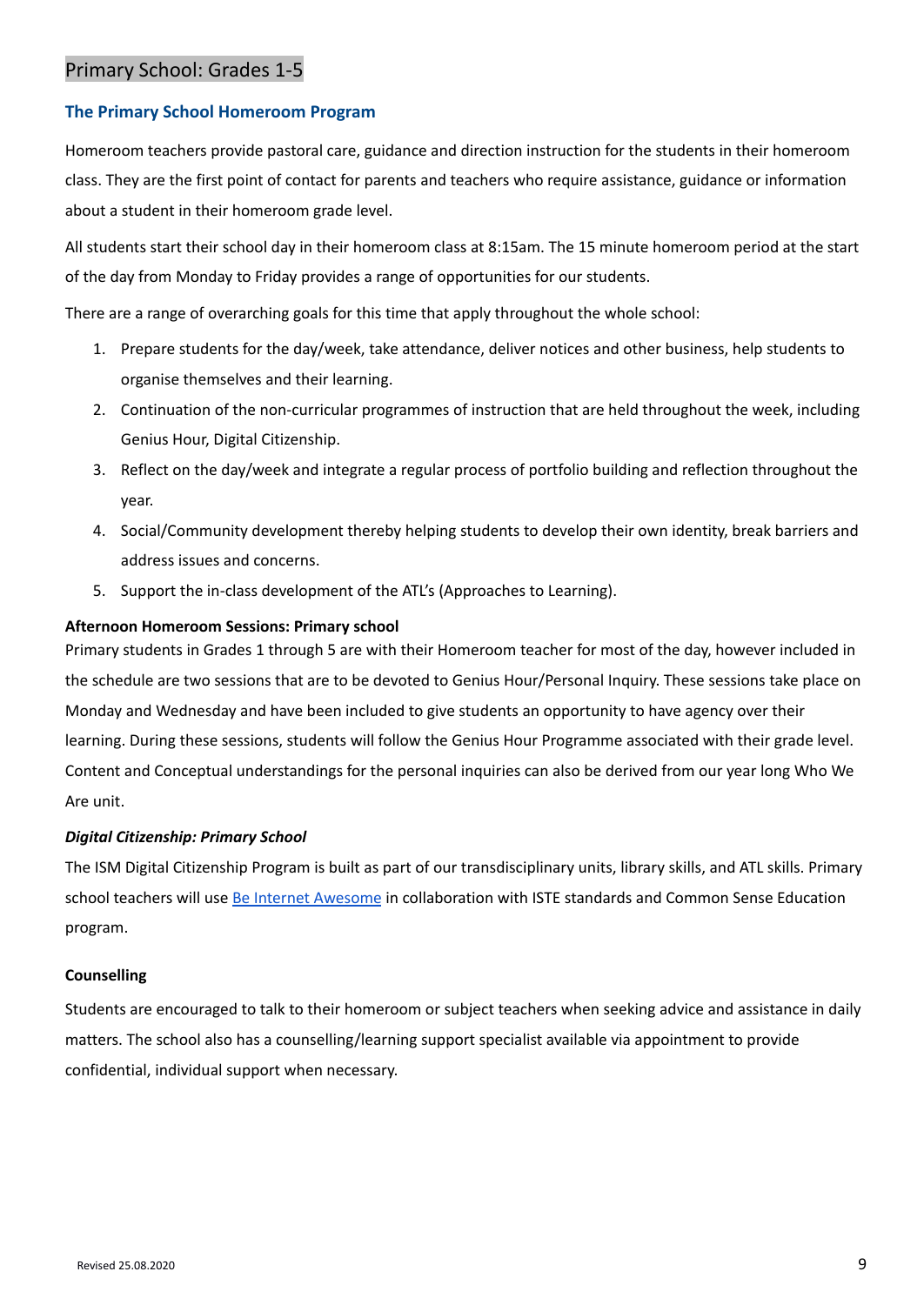## <span id="page-10-0"></span>**Assemblies**

Approximately once per month, the Primary School has an assembly. The emphasis is on sharing ideas and promoting PYP identity and spirit. Each month we highlight an IB learner attribute to discuss and showcase. Parents are welcome to join us for any of these assemblies.

## <span id="page-10-1"></span>**The ISM Curriculum**

The ISM bases its primary curriculum on the IB Primary Years Programme (PYP) Scope and Sequences and the Bavarian Curriculum. The PYP Framework informs teaching, planning and assessment throughout the entire program. When possible, most subjects are taught cross-curricular through the Primary Years Programme. The PYP is an international curriculum framework designed for all students between the ages of 3 and 11 years. The program focuses on the total growth of the developing student, affecting hearts as well as minds and addressing social, physical, emotional, and cultural needs in addition to academic welfare. The PYP combines the best research and practice from a range of national systems with a wealth of knowledge and experience from international schools to create a relevant and engaging educational program. The PYP offers a comprehensive, inquiry-based approach to teaching and learning. It provides an internationally designed model for concurrency in learning and incorporates guidelines on student learning styles, teaching methodologies, and assessment strategies.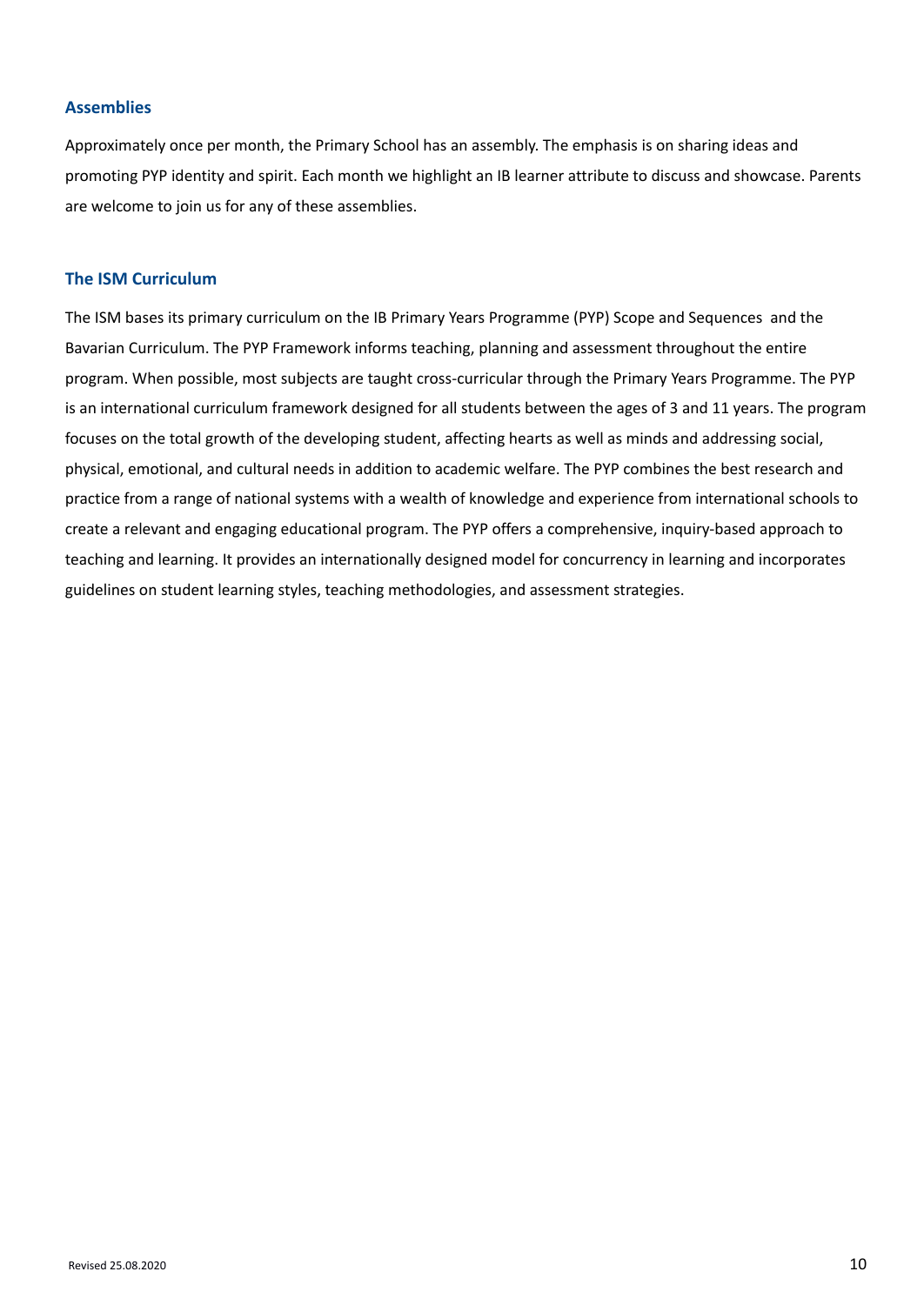## <span id="page-11-0"></span>Secondary School: Grades 6-12

## <span id="page-11-1"></span>**The Secondary School Homeroom Program**

Homeroom teachers provide pastoral care, guidance and direction instruction for the students in their homeroom class. They are the first point of contact for parents and teachers who require assistance, guidance or information about a student in their homeroom grade level.

All students start their school day in their homeroom class at 8:15am. The 15 minute homeroom period at the start of the day from Monday to Friday provides a range of opportunities for our students.

There are a range of overarching goals for this time that apply throughout the whole school:

- 1. Prepare students for the day/week, take attendance, deliver notices and other business, help students to organise themselves and their learning.
- 2. Continuation of the non-curricular programmes of instruction that are held throughout the week, including Genius Hour, Digital Citizenship, Homeroom Extension and CAS (Middle School and Diploma Programme).
- 3. Reflect on the day/week and integrate a regular process of portfolio building and reflection throughout the year.
- 4. Social/Community development thereby helping students to develop their own identity, break barriers and address issues and concerns.
- 5. Support the in-class development of the ATL's (Approaches to Learning).

## **Afternoon Homeroom Session: Middle School**

This session takes place on Monday and has been included to give students an opportunity to undertake learning opportunities that are non-curricular in nature. The Middle School Homeroom Programme includes three individual initiatives: Genius Hour, Digital Citizenship and Homeroom Extension. Over the course of an academic year, Middle School students will cycle through each of the initiatives at least once.

## <span id="page-11-2"></span>**Counselling**

Students are encouraged to talk to their homeroom or subject teachers when seeking advice and assistance in daily matters. The school also has a counselling/learning support specialist available via appointment to provide confidential, individual support when necessary.

#### <span id="page-11-3"></span>**Time Management**

One of the most important skills that students need to learn throughout their time in Secondary School is how to plan their own work and meet deadlines. Failure to meet deadlines can lead to significant problems and an increased risk of stress for students who find themselves slipping behind in their work.

If a piece of work is not submitted on time, the teacher may choose to keep the student in during breaks or after school on Fridays from 1:55 pm - 3:30 pm to complete any assignments that have been missed with teacher support. Parents will be informed in advance and may need to make alternative arrangements to ensure that their child can be picked up at 3:30 pm.

Repeated failure to meet deadlines may result in an in-school suspension to ensure that the work is completed.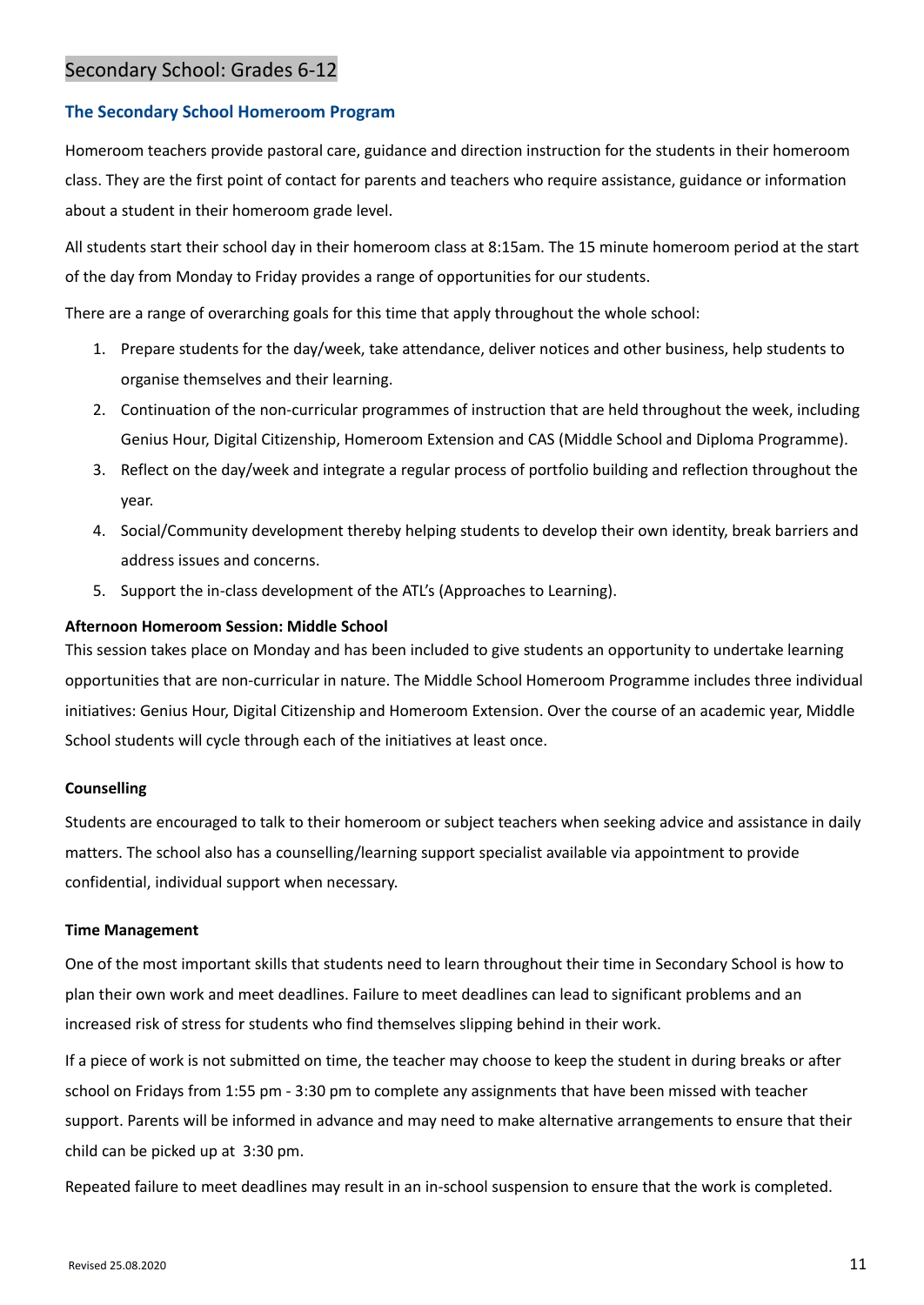#### <span id="page-12-0"></span>**The ISM Curriculum**

Students in the Middle Years (Grades 6-10) will follow a program that provides continuity with the experiences gained in the Primary School. Our goal is to build on the skills, concepts and attitudes towards learning already acquired and prepare students for the International Baccalaureate Diploma Programme by offering them a clear and well-balanced curriculum.

Modelling the International Baccalaureate Middle Years Programme in philosophy and structure, the curriculum is based on a range of international standards including the Bavarian curriculum (German), and Cambridge Secondary 1 and 2 (IGCSE) amongst others. To provide a smooth transition from Primary School to the Diploma Programme, the Middle Years program provides the students with a homeroom teacher who teaches at least one subject to the homeroom class and specialist teachers who teach the remaining subjects.

The students study the following courses: English and German as a First Language or Language Acquisition, Spanish Language Acquisition, Individuals and Societies (History and Geography in Grades 9-10), Mathematics, Science, Music, Visual Arts, Physical Education, and Design (6-8). Students in Grade 10 will have the opportunity to sit the IGCSE examinations which are recognised as equivalent to the German "Mittlere Reife".

Students in Grades 11-12 will follow the International Baccalaureate Diploma Programme (IB DP) that provides continuity with the experiences gained in the Middle Years. Our goal is to build on the skills, concepts and attitudes to learning already acquired, and prepare students for Further Education by offering them a clear and well-balanced curriculum. Students select from a range of subjects that support their interests and career goals which are supplemented by the Core elements of the IB DP, Theory of Knowledge, Creativity, Activity, Service (CAS) and the Extended Essay.

#### <span id="page-12-1"></span>**Work Placement**

In order to provide them with valuable first hand experience of working life, students in Grade 10 will be required to undertake a 2 week work placement. With support from the school they will be expected to source and apply for the work placement, which will take place in June. During the work placement they will be expected to keep a daily log of their activities and reflections before preparing a presentation about the experience to other members of the school community.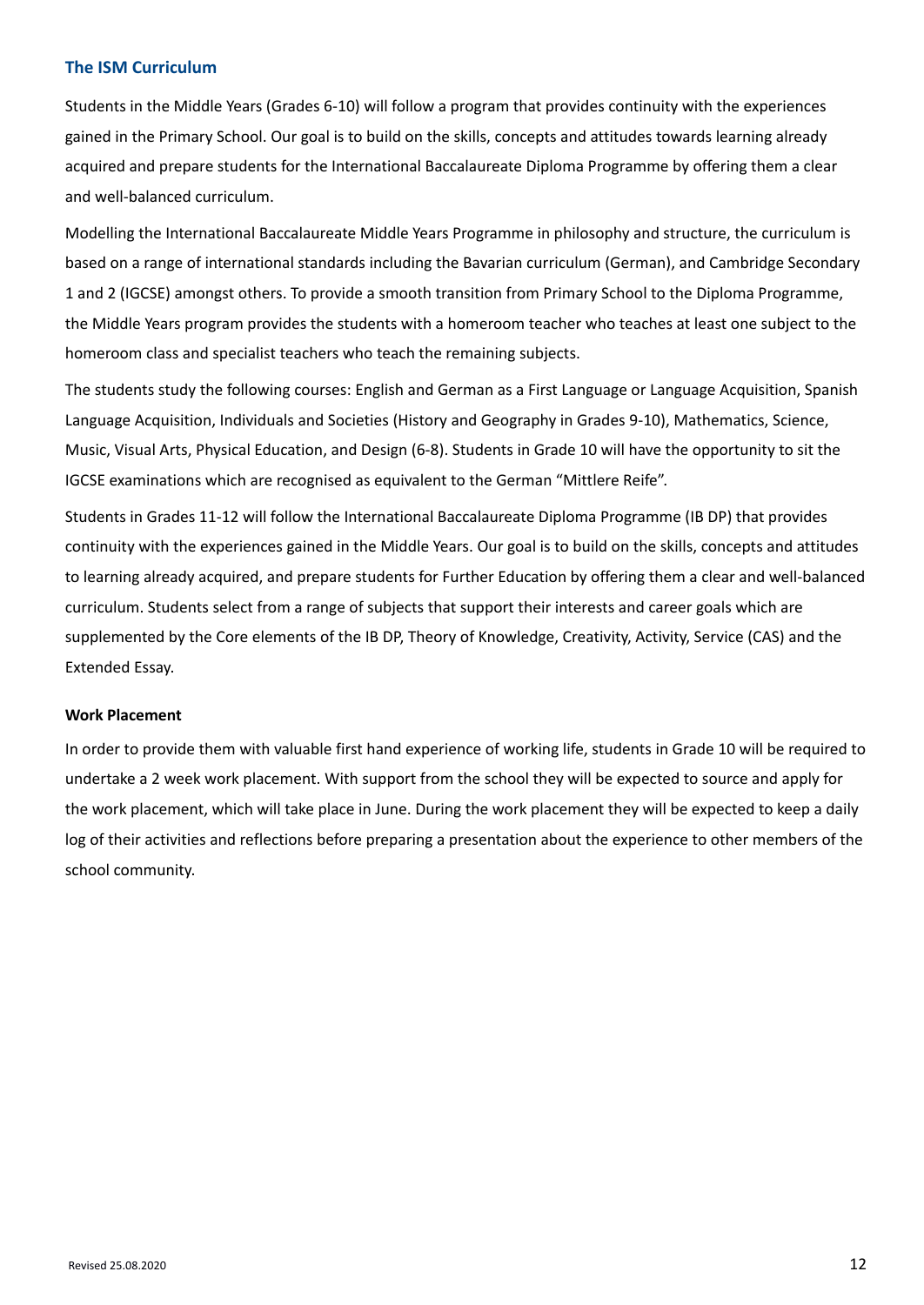# <span id="page-13-0"></span>Academic

## <span id="page-13-1"></span>**Home Learning at the ISM**

## **Rationale**

Educating the whole student is central to our philosophy. After the school day, many students are involved in sports teams, music lessons, or first language learning - all of which help in developing the whole student. At the completion of each school day, it is also important for students to have time to relax with family and friends.

#### **Making home learning meaningful**

Although there are many differing opinions on homework, research is conclusive that only home learning that is meaningful will have a positive impact on student learning. As such, it is our belief that any home learning assigned should promote a love of learning which encourages positive learning experiences between students, parents and teachers. It should also recognize the importance of balance in our students' busy lives.

#### **Home reading**

Reading is a vital part of a student's development in primary school and all students should have daily opportunities to read in order to help develop and maintain fluency and comprehension. Reading also helps build vocabulary and develop writing skills. In Primary school, we recommend that students spend a minimum of fifteen minutes each day reading independently or with an adult. In Secondary school, we encourage ongoing revision and academic reading to extend students' in-class learning.

#### **Other home learning tasks**

Home learning, whether home reading or other tasks, should be meaningful and appropriate to the Grade level of the student.

## **Any homework assignment is based on the following:**

- ∙ It should support the ISM philosophy
- ∙ It should have a distinct purpose

It should be an enriching and meaningful experience related to classroom learning that allows families to support learning at home.

## <span id="page-13-2"></span>**Recognition of Good Work**

As a school we believe that students respond positively to encouragement, praise and recognition of good work by their peers and by their teachers when merited. We reinforce high standards of conduct, achievement and effort in the classroom as well as in a more formal manner through the following:

- Displaying best pieces of work
- Project displays
- **Assemblies**
- **Student Led Portfolio Conferences**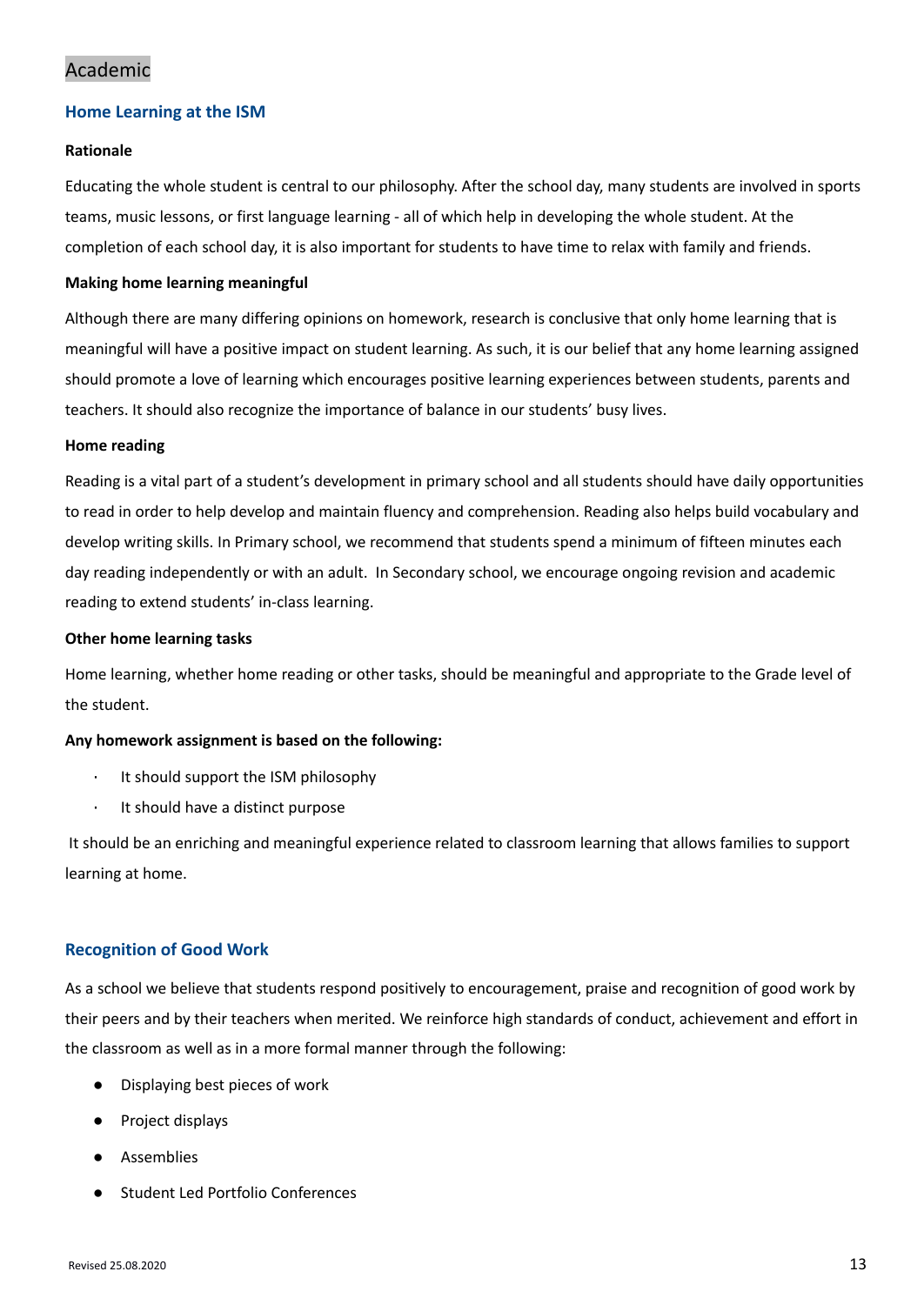## <span id="page-14-0"></span>**Promotion / Retention Policy Primary School (Grades 1-5)**

Since students grow intellectually, physically and socially at different speeds, no student will be judged by the growth of any other student, but should be judged on his own rate of progress. There are several factors that we look at in the promotion and retention of students. These include academic progress, prior educational background, social/emotional development, language, and age.

In some instances when a student has not shown sufficient maturity, emotional or social growth, or has not acquired sufficient mastery of the fundamental skills, it may be wise for the student to spend an additional year completing his/her elementary school education.

The following components are vital for the full evaluation of a student and must be followed to ensure the most appropriate educational placement of each student, when considering promotion/retention decisions.

Teacher evaluation is a continuous process throughout the year. Based upon academic, social and emotional characteristics, teachers will constantly monitor student progress. For students in consideration of being retained, the teacher is to first confer with a parent/guardian no later than April 1st, about the possibility of retention. It should be made clear that no final decision has been made at this time. Final decisions on retention are to be made by mid-June.

Parents' input in the promotion/retention process is vital, and shall be a necessary aspect to be considered before a final decision is made. Therefore, communication between parents and teachers is fundamental to the process.

## <span id="page-14-1"></span>**Promotion / Retention Policy Middle/High School (Grades 6 - 12)**

The grade placement of each student following initial enrollment in the school will be based on the following criteria:

- Proficiency in the skill areas
- Social and emotional adjustment
- Physical development
- Chronological age
- Teacher judgment
- Parental input
- Attendance
- English language proficiency

At the end of each school year, every student will be **promoted** or **retained.**

- **1. PROMOTED** means that the student advances to the next grade level based upon satisfactory completion of the academic program during the school year.
- **2. ACADEMIC PROBATION** serves as a warning that unless the student's academic performance improves the student may become a candidate for retention.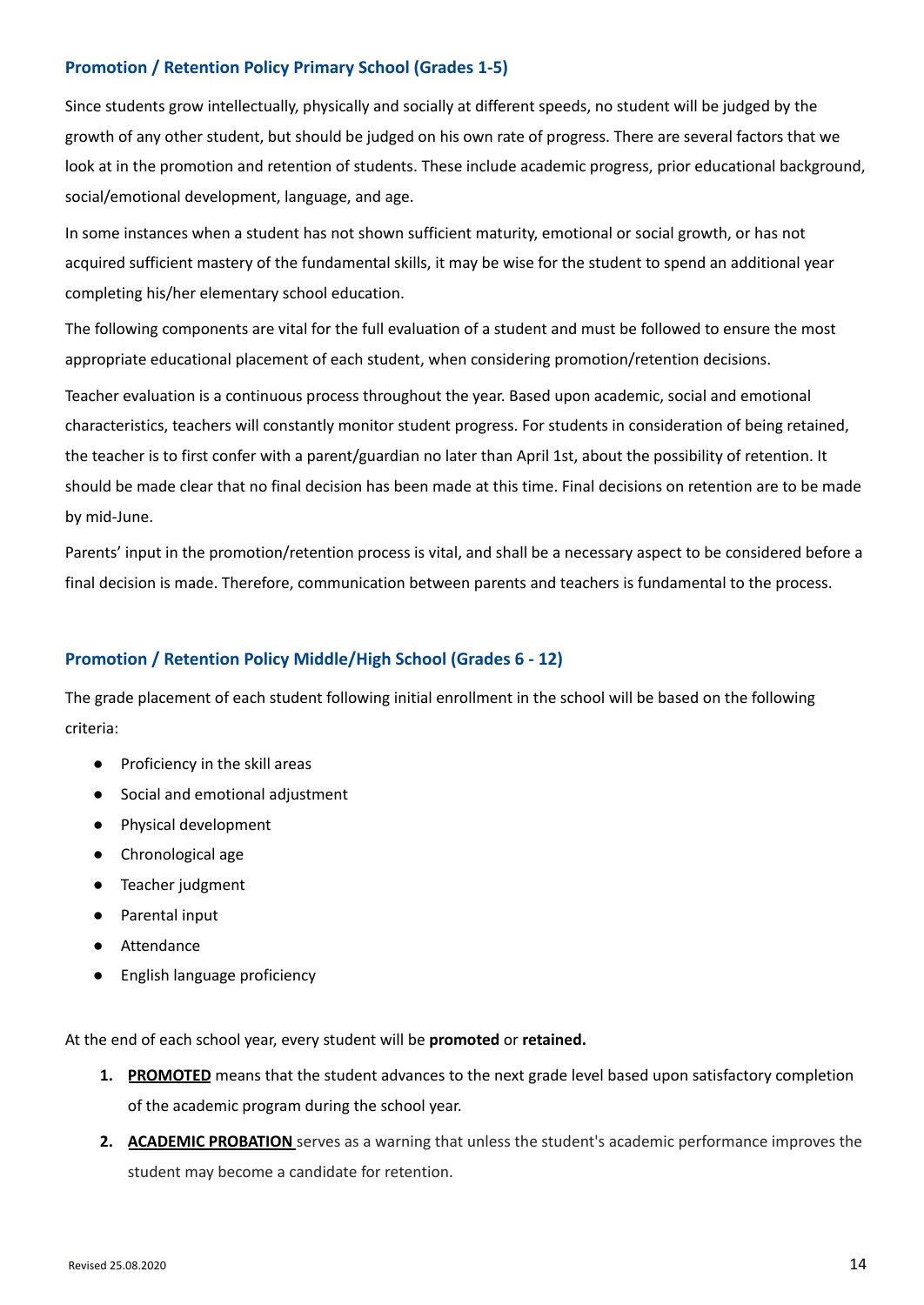- **3. RETAINED** means that the student is retained at the same grade level. Consideration for the retention of students in Grades 6-8 will include one or more of the following:
	- *GRADES* If a student has not attained minimum academic requirements for his/her grade, **averaging at or below 4**, he/she is a candidate for retention.
	- *RECOMMENDATIONS* A student who is recommended by a teacher or parent for retention due to level of interest, motivation, level of maturity, or mastery levels is a candidate for retention.
	- **ATTENDANCE** Any student who is absent for 10 days or more in either semester or 20 days or more during the course of the school year is a candidate for retention.

Whenever a child is having difficulty with the academic program such that retention may be considered, a staff conference will be held to consider grade placement and parents will be notified as early as possible in the school year. A conference will be held before the end of the school year regarding the decision and a written record will be kept of this conference.

A parent of a child on academic probation for whom retention is recommended shall be afforded a conference with the Head of School for the purpose of outlining the options available. A discussion on the best educational alternatives for the student will take place. At the end of the school year, parental notification of promotion, academic probation, or retention shall be clearly stated in the student's report card.

Academic probation and retention must be approved by the Head of School. The Head of School will make the final decision on grade placement based on the recommendations of the teachers in consultation with the parents.

## <span id="page-15-0"></span>**Enrollment to the IGCSE Examinations in Year 10**

If a student is intending to sit the IGCSE Examinations the decision to enroll a student in either CORE or EXTENDED exams is made after the semester report cards in February of the Grade 10 year, based on the student's academic performance. The IGCSE Examination Registration form is sent home to the parents to review the recommended exam enrollments.

## <span id="page-15-1"></span>**Promotion to the IB Diploma Programme in Year 11**

After the first semester report in year 10 students will have a one on one meeting with the Diploma Programme Coordinator to determine their suitability to progress onto the IB Diploma Programme in Year 11.

Students should have a grade 5 in the subjects they want to study at Standard Level and a grade 6 in the subjects they want to study at Higher Level. For Mathematics SL a grade 5 in IGCSE Math Extended is recommended.

Appropriate course selection will be decided on an individual basis following discussion between the school, the student and their parents/guardians.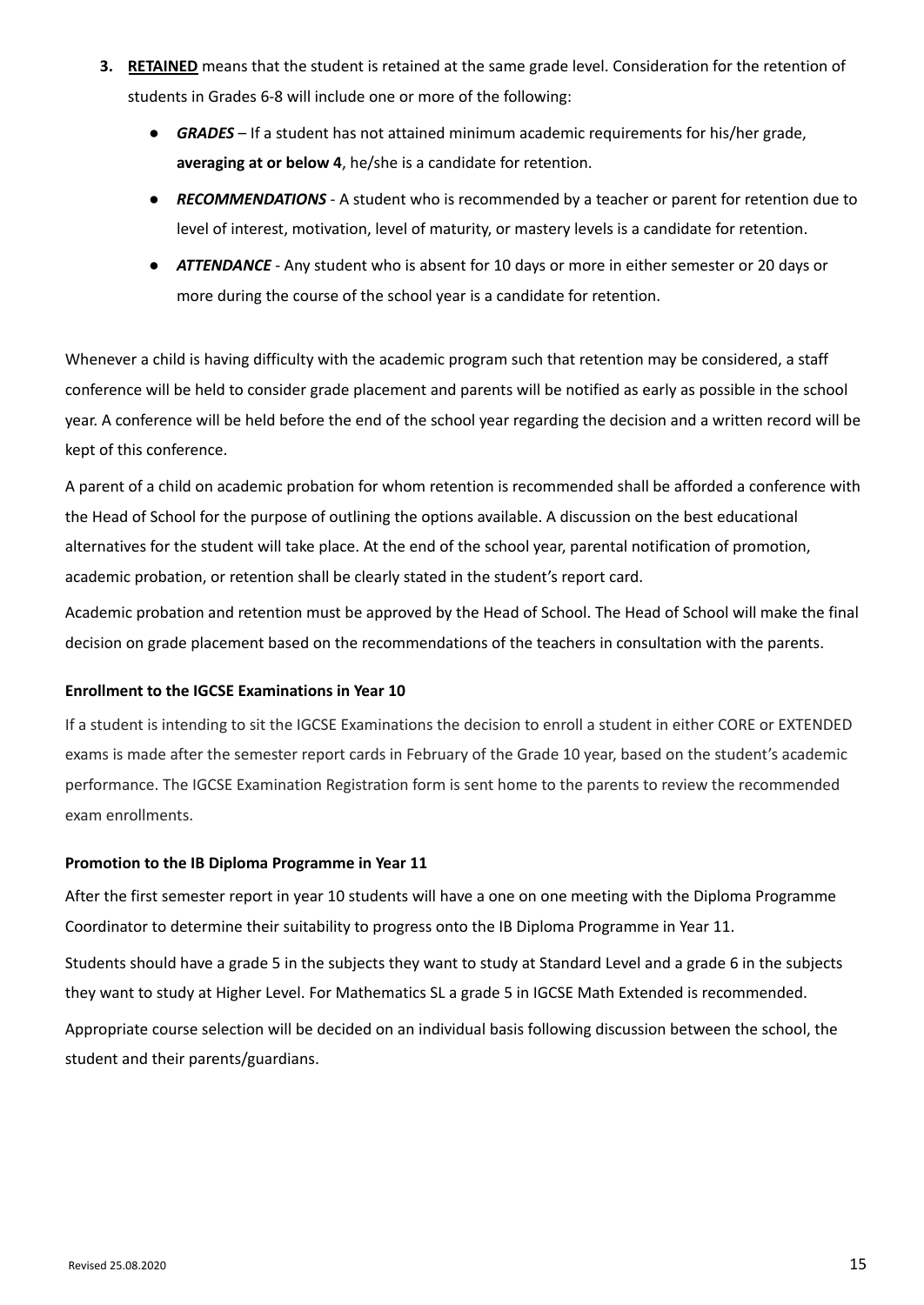#### <span id="page-16-0"></span>**Feedback on Student Progress**

The International School Mainfranken provides detailed feedback about the progress students are making. We see the student, parents and teachers as partners in the learning process. Our main means of keeping parents informed are our online school management system, Managebac, and school reports.

## <span id="page-16-1"></span>**ManageBac [\(https://ismainfranken.ManageBac.com](https://ismainfranken.managebac.com))**

ManageBac is our school management system where you will find most information about your students. When you log in, you can see details of their classes and the units they are currently working on, any upcoming deadlines, assessments, and a record of their attendance. Goals set at the three-way goal setting conference are also recorded on ManageBac. For grades 6-12, all formative and summative tasks are recorded on ManageBac.

Class messages and whole school messages will also be published through ManageBac and can be accessed through the ISM Community Message Board. You can also contact your student's teachers directly by clicking on the email links in each of their classes. We also publish our reports electronically through ManageBac at the end of each semester as a complement to the hard copy version that will be sent home.

## <span id="page-16-2"></span>**Seesaw (<https://app.seesaw.me/#/login>) Primary School only**

In Grades 1-5, Seesaw provides a more colourful interactive way for parents to encourage and support their student's development. Homeroom teachers post regular updates on their Seesaw blogs to keep you informed of what is happening in class and to detail any work to be completed at home. Students will also be able to select work that they want to share and upload to Seesaw for you to see and comment on. This work will form the basis of the student-led portfolio conferences.

Messages from the school for the families of a class will also be sent through Seesaw.

## <span id="page-16-3"></span>**3-Way Goal Setting Conferences**

Around the end of October we will schedule a 3-way goal setting conference between parents, students, and teachers. At this conference, students will have the opportunity to present the learning goals for the year that they have set for themselves in consultation with their teachers. This written document will help to provide a framework for the later Portfolio Conferences and the report cards.

## <span id="page-16-4"></span>**Student-Led Portfolio Conferences**

Around the end of each semester students will lead a Portfolio Conference with you. During this conference, they will discuss their progress towards the goals they set in October through examples of work which they select.

## <span id="page-16-5"></span>**Teacher/Student/Parent Conferences**

At any time, students, teachers or parents can request a conference to discuss any outstanding issues either in general or regarding a specific subject. These conferences should be organised alongside the homeroom teacher and the school coordinator.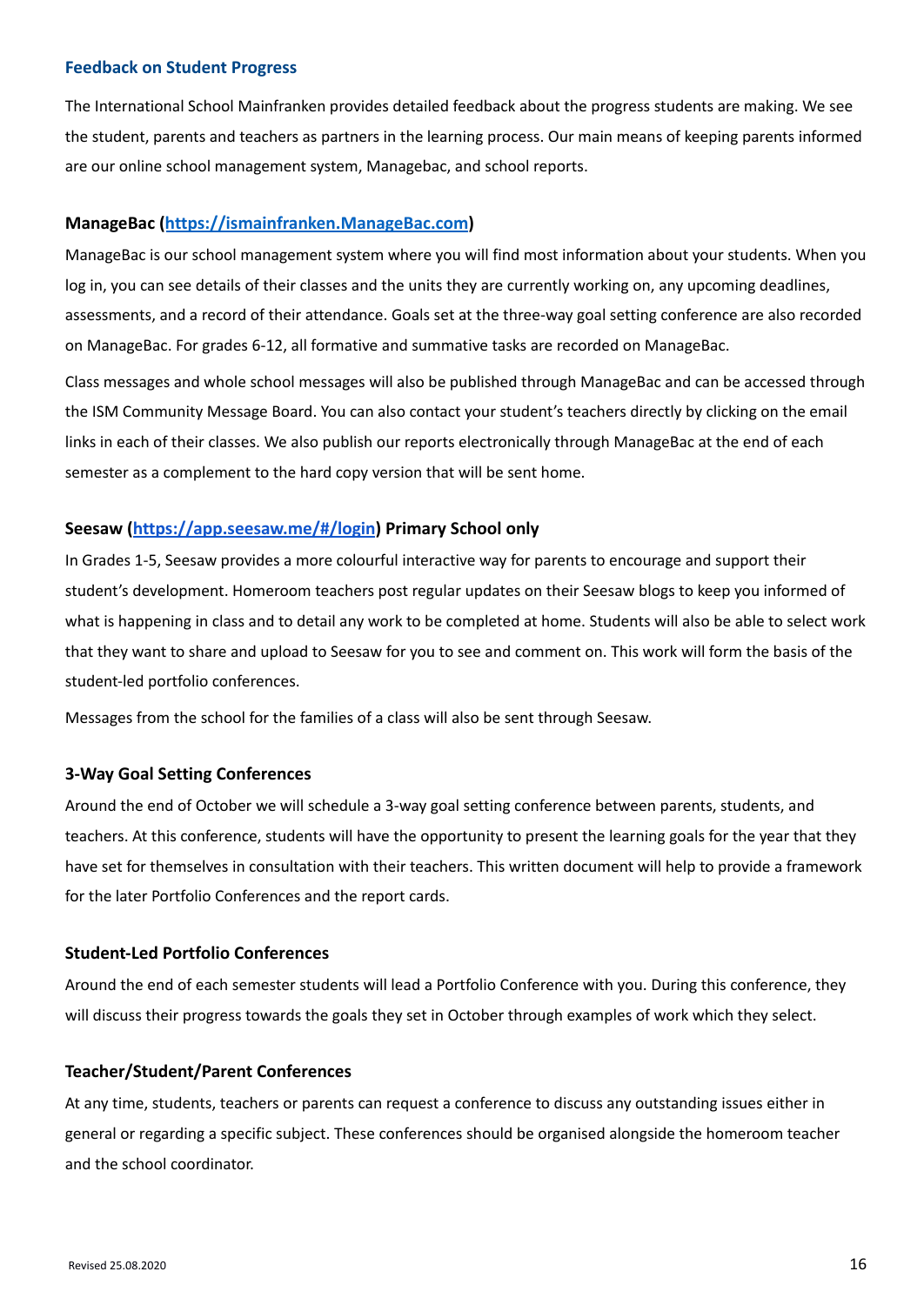## <span id="page-17-0"></span>**Semester Report Cards**

Assessment is geared toward improving, rather than simply documenting, student performance by providing the students with opportunities to apply feedback and progress. The use of assessment to judge the effectiveness of both teaching and learning processes allows teachers and students to identify their strengths and opportunities for development, alongside providing feedback on student progress.

At the end of each semester, we publish report cards through ManageBac and in hard copy that provide an overview of student academic development.

The **Primary School** grading system uses a numbered scale from 4 to 1. The achievement key on the report cards is shown below. This numbered key gives an accurate representation of each student's achievement in each subject and should not be compared to the national scales of any nation.

**Performance Criteria**

| Abbreviation | <b>Title</b>                                        | Description                                                                                                                                                                                                                                                            |
|--------------|-----------------------------------------------------|------------------------------------------------------------------------------------------------------------------------------------------------------------------------------------------------------------------------------------------------------------------------|
| 4            | <b>Extensive</b><br>knowledge and<br>understanding  | The student has an extensive knowledge and understanding of the<br>content and can readily apply this knowledge. In addition, the student<br>has achieved a very high level of competence in the processes and<br>skills and can apply these skills to new situations. |
| 3            | Sound knowledge<br>and understanding                | The student has a sound knowledge and understanding of the main<br>areas of content and has achieved an adequate level of competence in<br>the processes and skills.                                                                                                   |
|              | <b>Basic knowledge</b><br>and understanding         | The student has a basic knowledge and understanding of the content<br>and has achieved a limited level of competence in the processes and<br>skills.                                                                                                                   |
|              | <b>Elementary</b><br>knowledge and<br>understanding | The student has an elementary knowledge and understanding in few<br>areas of the content and has achieved very limited competence in<br>some of the processes and skills.                                                                                              |

#### **Approaches to Learning**

| Abbreviation Title |              | Description                                                                                                                                                                                                                   |
|--------------------|--------------|-------------------------------------------------------------------------------------------------------------------------------------------------------------------------------------------------------------------------------|
| $\ddot{}$          | Plus         | The student has a thorough knowledge and understanding of the content and a high level of<br>competence in the Transdisciplinary Skills and processes. In addition, the student can apply<br>these skills in most situations. |
| V                  | Check        | The student has a sound knowledge and understanding of the main areas of content and<br>has achieved an adequate level of competence in the Transdisciplinary Skills and processes.                                           |
|                    | <b>Minus</b> | The student has an elementary knowledge and understanding in few areas of the content<br>and has achieved very limited competence in Transdisciplinary Skills and processes.                                                  |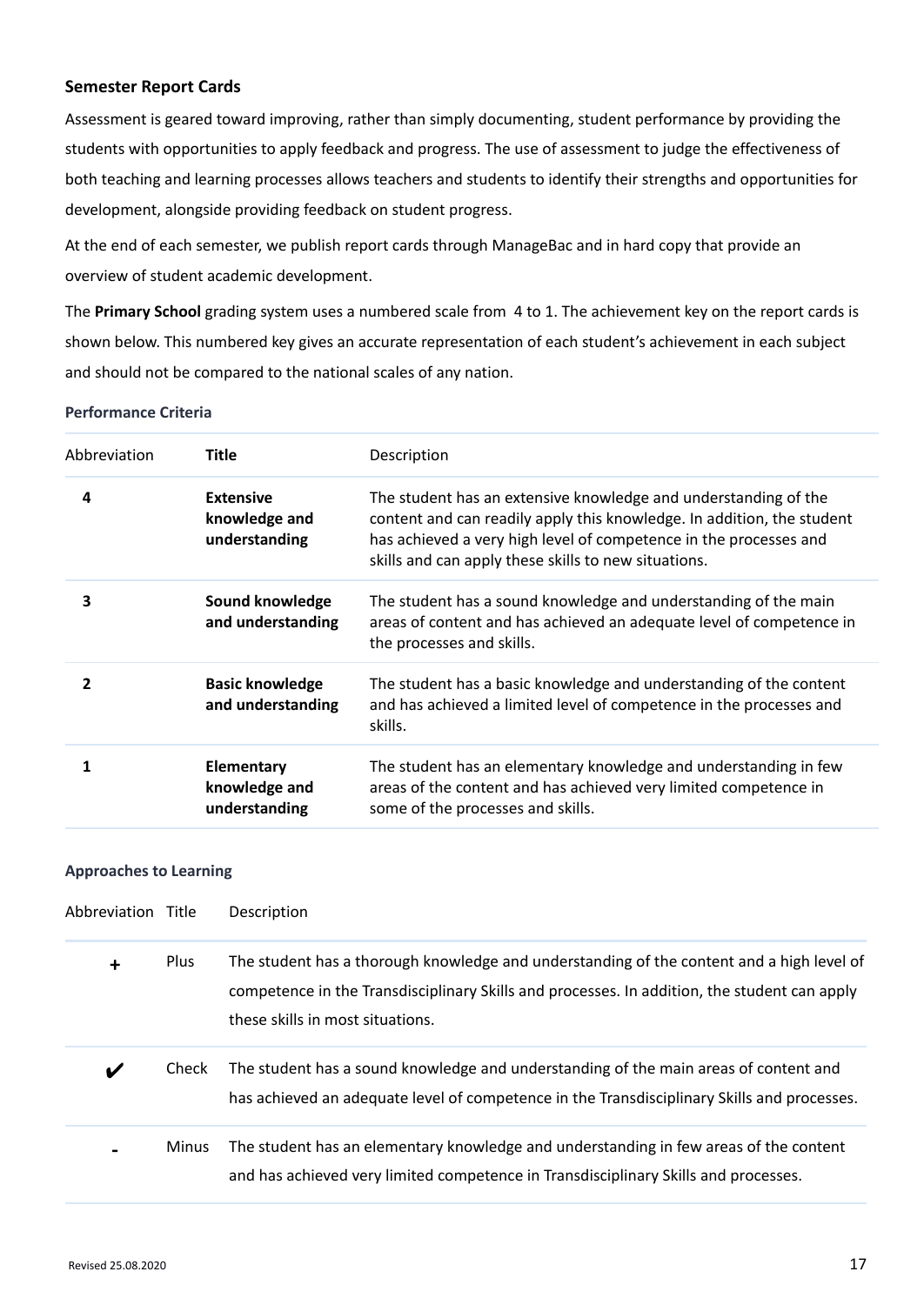In the **Secondary School, Grades 6-12** we use the IB 7-1 (or n/a) Grading Scale on our Semester Report Cards.

In the **Middle Years Programme (Grades 6-10)** ongoing assessment of student work is conducted against strands from the subject specific criteria (4 criteria per subject) Each criteria included within an assessment will receive a "best fit" mark from 0-8. If a student does not submit a piece of work by the deadline the assessment will be marked n/a. The student will have a maximum of two weeks to submit the assignment otherwise the mark will remain n/a.

At the end of each reporting period an overall mark of 0-8 (or n/a) will be awarded for each of the four criteria. The final mark out of 32 for the subject will determine the overall grade as outlined in the table below.

In the **IB Diploma Programme (Grades 11-12)** all assessment is marked against the IB 7-1 (or n/a) Grading Scale below.

#### **Performance Criteria**

| Abbreviation            | MYP marks | Description                                                                                                                                                                                                                                                                                            |
|-------------------------|-----------|--------------------------------------------------------------------------------------------------------------------------------------------------------------------------------------------------------------------------------------------------------------------------------------------------------|
| $\overline{\mathbf{z}}$ | 28-32     | Consistent and thorough understanding of the required knowledge and skills,<br>and the ability to apply them almost faultlessly in a wide variety of situations.<br>The student consistently demonstrates originality, insight, and analytical<br>thinking. The student produces work of high quality. |
| 6                       | $24 - 27$ | Consistent and thorough understanding of the required knowledge and skills,<br>and the ability to apply them in a wide variety of situations. The student<br>consistently demonstrates originality, insight, and analytical thinking.                                                                  |
| 5                       | $19 - 23$ | Thorough understanding of the required knowledge and skills, and the ability to<br>apply them in a variety of situations. The student occasionally demonstrates<br>originality, insight, and analytical thinking.                                                                                      |
| 4                       | $15 - 18$ | General understanding of the required knowledge and skills, and the ability to<br>apply them effectively in normal situations. There is occasional evidence of<br>analytical thinking.                                                                                                                 |
| 3                       | $10 - 14$ | Limited achievement against most of the objectives, or clear difficulties in some<br>areas. The student demonstrates a limited understanding of the required<br>knowledge and skills and is only able to apply them fully to normal situations<br>with support.                                        |
| $\overline{2}$          | $6-9$     | Very limited achievement in terms of the objectives. The student has difficulty in<br>understanding the required knowledge and skills and is unable to apply them<br>fully to normal situations, even with support.                                                                                    |
| $\mathbf{1}$            | $0 - 5$   | Minimal achievement in terms of the objectives.                                                                                                                                                                                                                                                        |
| n/a                     |           | Not yet assessed                                                                                                                                                                                                                                                                                       |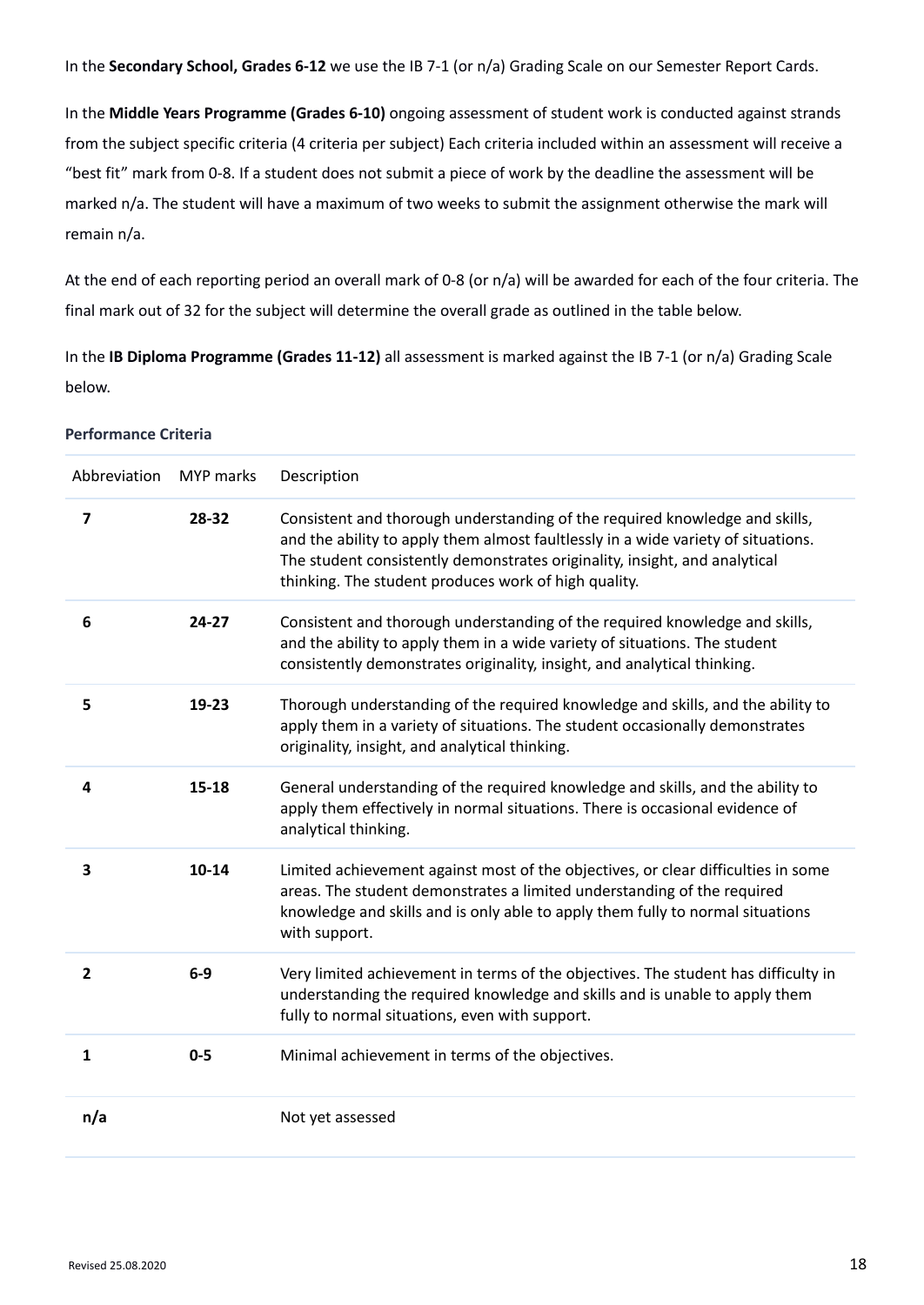#### **Core/Additional Subjects**

| Abbreviation | Description |
|--------------|-------------|
| E.           | Excellent   |
| O            | On Track    |
| C            | Concerning  |

## <span id="page-19-0"></span>Regulations & Expectations

## <span id="page-19-1"></span>**Academic Integrity Policy**

At the ISM, we believe that the concept of academic integrity is a set of values and skills that promote personal integrity and good practice in teaching, learning and assessment as embodied in the IB Learner Profile attributes. We believe that a program of learning which encourages a discipline of academic integrity and the prevention of academic dishonesty through good practice is preferable to one that merely punishes for academic dishonesty.

We expect that all members of the school community, students, parents, teachers and the board will uphold this policy in all academic matters.

#### **Procedure/Implementation**

## *Academic integrity may include but is not limited to:*

- the use of good practice for documenting the sources used; the school requires that students use the format provided by the Modern Language Association (MLA 8), [www.mla.org/style;](http://www.mla.org/style)
- understanding the concept of intellectual property and authentic authorship;
- the use of footnotes or endnotes to identify ideas used in assessment that were a result of a discussion or other observation ie: ideas used that are not from a printed or electronic source;
- provision of opportunities for students that genuinely allow them to produce their own work rather than copying the works of others;
- provision of appropriate assessment structures that allow students to demonstrate their progress and show that the work being completed is authentic;
- provision of sound advice on the honest and accurate acknowledgement of sources even where there is uncertainty;
- provision for students to reflect on their work.

## *Academic dishonesty may include but is not limited to:*

Academic dishonesty will not be tolerated at the International School Mainfranken. The definitions below reflect the most common types of academic dishonesty, however, there may be instances in which academic dishonesty is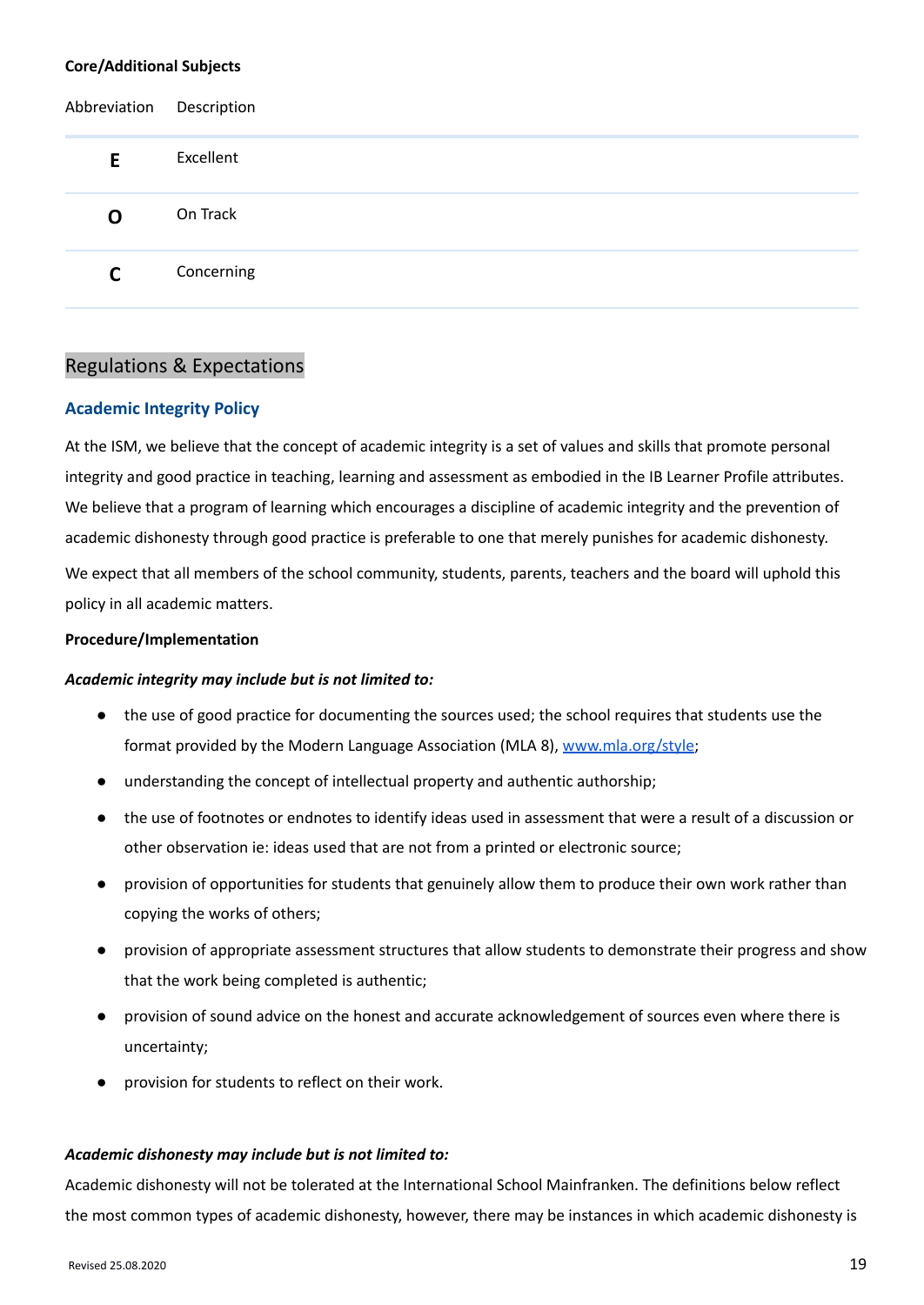observed by administrators, and teachers that are not listed below. The ISM administration and teachers reserve the right to add/alter this list without prior notice.

- 1. Cheating on Tests Any intentional giving of or use of external assistance relating to an examination, test, or quiz, without express permission of the teacher. This includes looking on another student's examination, test, quiz, or paper, sharing answers, or copying another student's paper.
- 2. Fabrication Any intentional falsification or invention of data citation, or other authority in an academic exercise.
- 3. Unauthorized Collaboration/Collusion While collaboration is often encouraged, unauthorized collaboration is not permitted.
- 4. Plagiarism Any intentional representation of another's ideas, words, or work as one's own. Plagiarism includes the inappropriate or misuse of published material, electronic material, and/or the work of other students. The original writer who intentionally shares his/her paper for another to copy, without the permission of the teacher, is also engaged in plagiarism.
- 5. Alteration of Materials Any intentional and unauthorized alteration of student, teacher, library materials.
- 6. Forgery Any unauthorized signing of another person's name to school related documents.
- 7. Theft Any theft of materials.
- 8. Transfer of Unauthorized Materials Any giving or selling of unauthorized materials.

## *Consequences for Academic Dishonesty*

Any alleged violation of this policy will be investigated thoroughly and appropriate disciplinary measures will be taken according to the International School Mainfranken Discipline policy.

Depending on the particular instance of academic dishonesty, and the severity of said instance, one or more of the following consequences may occur:

- 1. Referral to the Coordinator or Head of School and the parent/guardian will be contacted.
- 2. Assignment or test will not count.
- 3. Placement on probation with a contract for the remainder of the specific class.
- 4. Suspension from school.
- 5. Expulsion from school (ISM enrollment contract will be terminated, with all fees due according to original contractual dates).
- 6. Any instance of academic dishonesty will be recorded and documentation will be placed in student's permanent record/personal file.

The detection of academic dishonesty ultimately lies with the teacher; the teacher may use a variety of methods for detection including the use of websites that provide these services.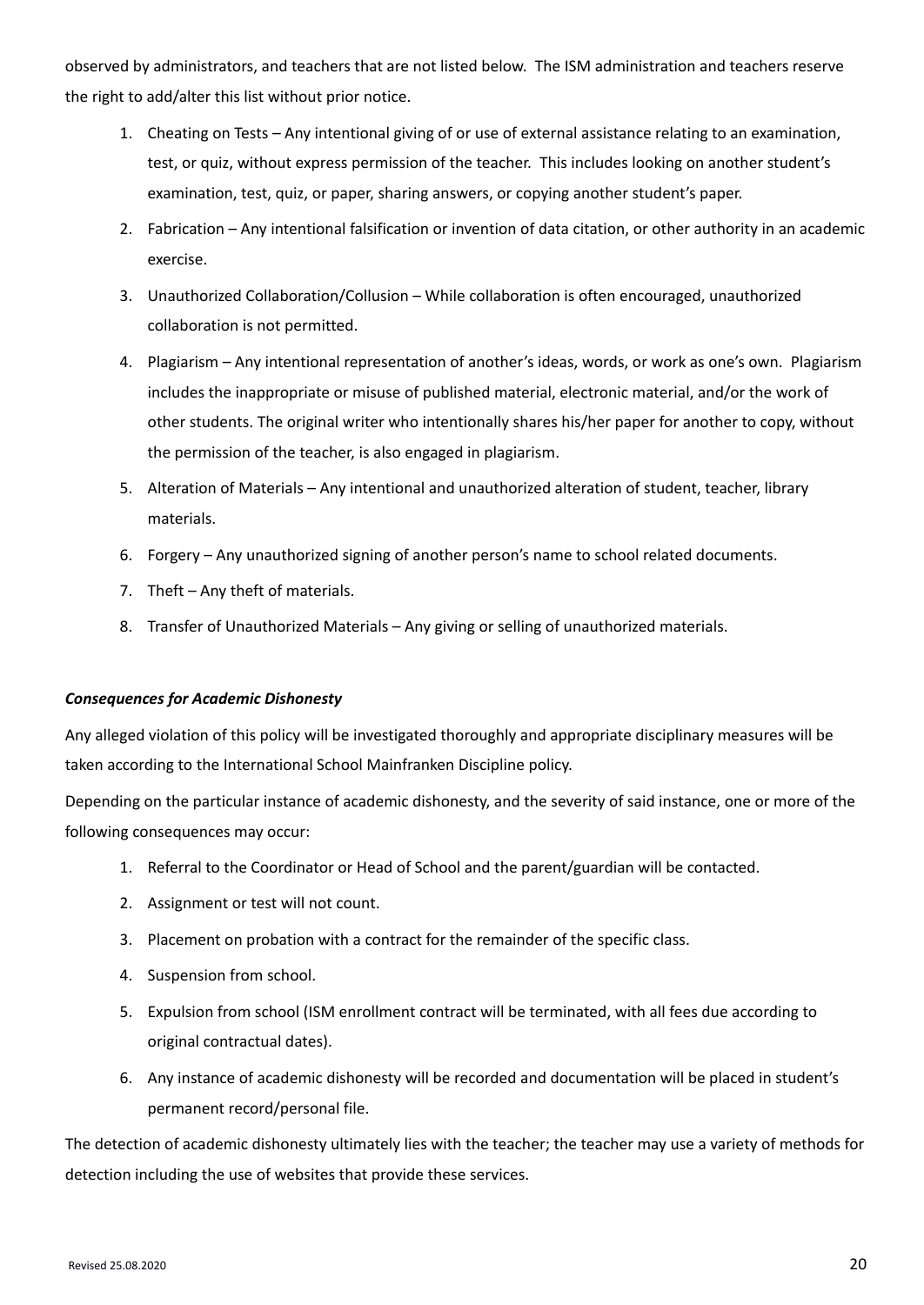#### <span id="page-21-0"></span>**ISM Responsible Behaviour Policy**

The ISM has developed a discipline programme based on the belief that students, parents, and the school share the responsibility for creating the best possible learning environment. Student behaviour/conduct which interferes with student learning or with teacher instruction is unacceptable. All students are entitled to a safe, enjoyable and rewarding school experience.

At the ISM we wish to encourage positive behaviour and uphold values which promote moral, cultural and mental development in children.

We aim to:

- Develop in pupils a sense of self-discipline and an acceptance of responsibility for their own actions thus enhancing their self-esteem
- Promote the development of children's courtesy, honesty, respect and tolerance for others
- Develop in children the understanding and skills that will enable them to work and play in co-operation
- Foster respect for other people's rights, abilities, property and beliefs

## **Procedure/Implementation**

The Responsible Behaviour policy and procedure are applicable at all times that the students are in the care of, or are representing the school, including events, field trips, and while travelling on the school organised buses.

#### **Positive Behaviour Reporting**

Our teachers make an effort to recognise positive behaviour in our students. Teachers witnessing positive behaviour may comment on the student in [ManageBac.](https://docs.google.com/document/d/1h4xiekCncE-hwBO0PuREcLOOSOZZ7TOjYaNYvdaEWio/edit?usp=sharing) Instances of positive behaviour may include where the student embodies the IB Learner Profile or acts in a manner that exemplifies the ISM spirit.

*Positive* behaviours are those that recognise a student's ability to interact with others in a commendable manner and *may* include:

- embodiment one of more of the IB Learner Profile attributes of: Caring, Thinker, Principled, Risk-taker, Open-minded, Reflective, Knowledgeable, Inquirer, Communicator, Balanced
- actions that affect others in the school community in a constructive manner
- actions that indicate growth mindset in a student or group of students
- repeated actions that demonstrate respect for others, courtesy or behaviour consistent with the school guidelines and ethos

#### **Negative Behaviour Reporting**

We make systematic efforts to prevent inappropriate or unacceptable behaviour by teaching and reinforcing expected behaviours. When behaviour incidents occur, it is important that consequences are predictable. Our school seeks to ensure that responses to inappropriate or unacceptable behaviour are consistent and proportionate to the nature of the behaviour.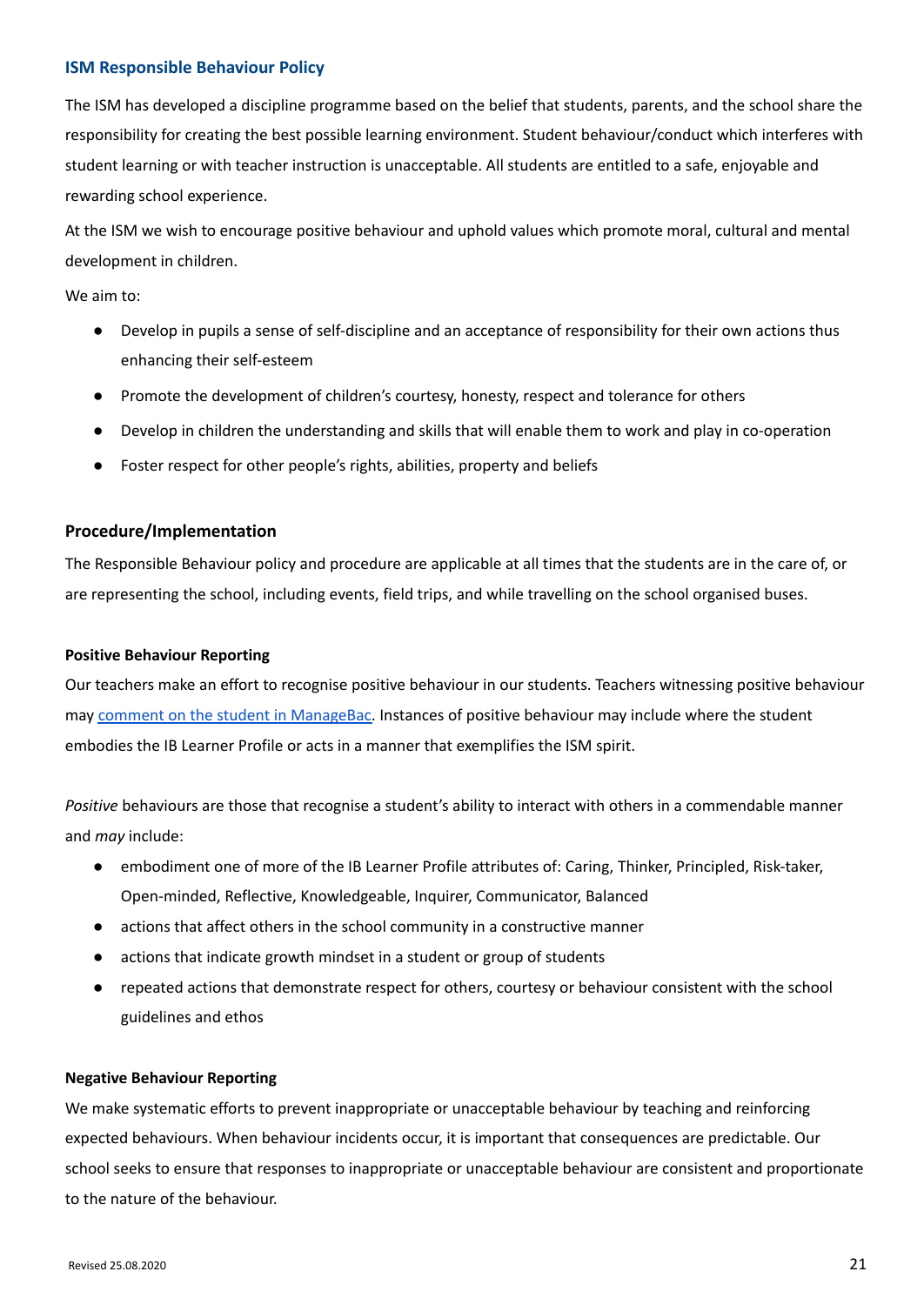## **Minor and Major Behaviours**

When responding to behaviour incidents, the staff member who is initially involved in the incident determines if the problem behaviour is minor or major, with the following agreed understanding:

- *Minor* behaviour incidents are handled by staff members at the time it happens and referred to the student/s Homeroom teacher who log the incident on ManageBac
- *Major* behaviour incidents because of their seriousness are immediately referred to the School Coordinator and Head of School who log the incident on ManageBac

*Minor* problem behaviours are those that:

- are minor breaches of the school rules
- do not seriously harm others or cause the staff member to suspect that the student may be harmed
- do not violate the rights of others in any other serious way
- are not part of a pattern of inappropriate behaviours

*Major* problem behaviours are those that:

- significantly violate the rights of others
- put others/self at risk of harm
- constitute misconduct, disobedience, conduct prejudicial to the good order and management of the school

In particular, they include:

- Use or possession of tobacco, alcohol or other narcotics
- Use or possession of a weapon
- Threatening or intimidating or discriminatory behaviour towards another person
- Any actions or behaviour in contravention of local laws.

Unacceptable behaviours *may* result in the following consequences:

- Warning regarding future consequence for repeated or persistent inappropriate behaviour
- Time out
- Detention
- Removal from activity
- Loss of privilege

Under specific circumstances, the Head of School and responsible Coordinator *may* deem the following consequences are appropriate for *major* problem behaviours:

- Community service interventions
- Restitution or compensation
- Suspension from classes/school
- **Exclusion from school**
- Reporting the incident to local law enforcement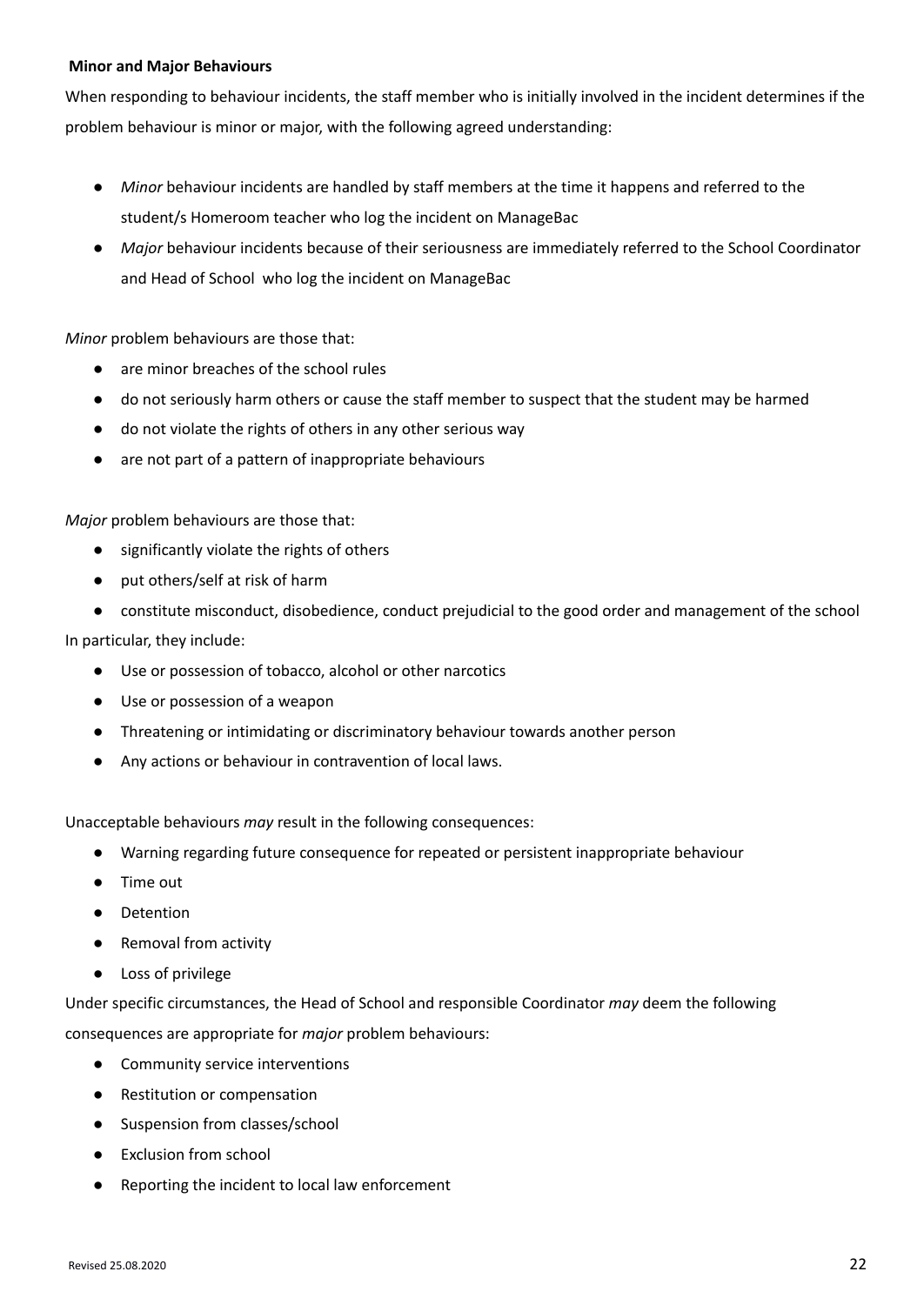## In all instances of behaviour incidents, the line of referral is:

- 1. Where appropriate, the individual teacher/witnessing teacher handles the incident to completion and informs the student/s Homeroom teacher.
- 2. If the incident is repeated, or if the matter cannot be dealt with by the initial teacher, the matter is escalated to the Homeroom teacher.
- 3. In cases where the intervention by the Homeroom teacher is unsuccessful, or if the behaviour is deemed to be major in scale, the matter is brought to the appropriate School Coordinator.
- 4. The School Coordinator and/or Head of School, along with the student/s Homeroom teacher, will contact the parents of students affected.
- 5. All communication at every level will be logged on [ManageBac.](https://docs.google.com/document/d/1h4xiekCncE-hwBO0PuREcLOOSOZZ7TOjYaNYvdaEWio/edit?usp=sharing)

## **Tobacco and Alcohol, Illegal Drugs and Weapons**

The ISM is committed to maintaining a learning environment free from the misuse of legal and illegal drugs. Smoking is not allowed on the ISM campus. The possession, transfer and consumption of alcohol at the ISM is forbidden. Students may not bring, nor be in possession of, tobacco or alcoholic beverages on the ISM campus or while representing ISM on school trips. Students found in contravention of this regulation will be sent home and may face additional consequences. Repetition will render a student liable for suspension and/or expulsion.

Possession, use, transfer of, or being under the influence of illegal drugs or controlled substances or inhalants is prohibited at any time on school premises, and at officially sanctioned school functions or parties. Violation of this regulation will render a student liable for immediate expulsion, and the police will be notified.

Possession of weapons, or anything that can be construed as a weapon, on school property, on a field trip or at a school function or party, is strictly prohibited. Students found in violation of this regulation will face suspension. A second violation will render a student liable for expulsion. Possession of or use of a dangerous weapon on school property, on a field trip or at a school function or party is strictly prohibited. Violation of this policy means immediate expulsion from the ISM and the police will be notified.

Although every effort is made to apply the disciplinary procedure in a uniform manner, the nature of the punishment must, to some extent, be co-determined by the child/children involved and the severity of the behavior. The Head of School will be ultimately responsible for the progression of disciplinary actions applied in each case.

## <span id="page-23-0"></span>**International School Mainfranken Home School Partnership**

The International School Mainfranken believes that a positive and supportive partnership between home and school is required to provide a quality education to every child in our school. Everyone's responsibilities are clearly identified within the Home School Partnership Agreement, which all parties are expected to sign as an act of commitment upon enrollment in the school.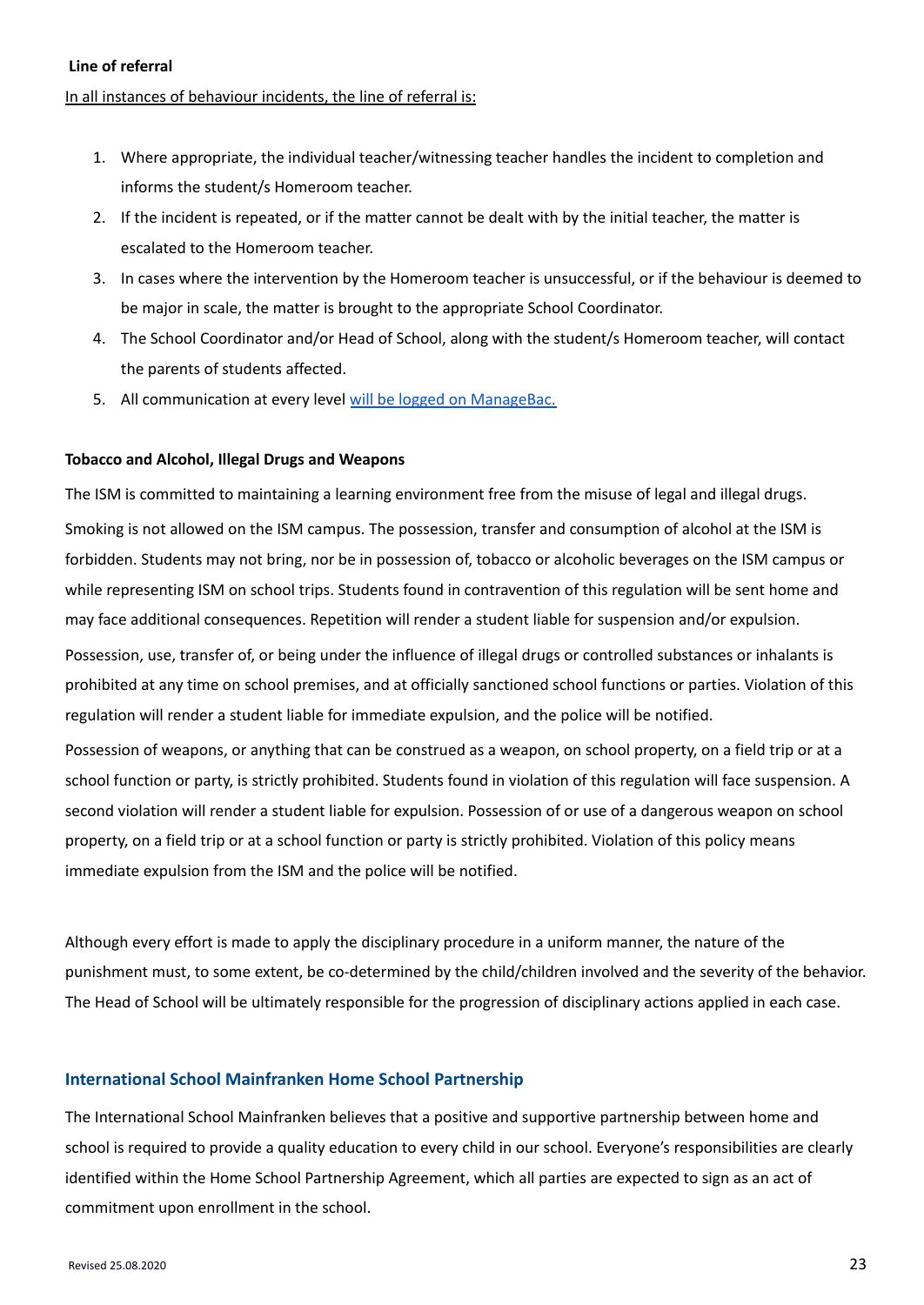## **School**

As staff at the ISM we will aim to:

- Provide a safe, welcoming, caring environment for students and their parents
- Provide a balanced curriculum and meet individual needs
- Set high standards for achievement and behavior
- Model good practice in line with all our school policies including academic integrity
- Provide learning opportunities which develop the full potential of each individual child
- Keep you and your student informed about his/her performance and progress, and any problems that may occur
- Respond as promptly and effectively as possible to your questions or concerns
- Keep you regularly informed about general school matters

## **Home**

As a parent/guardian I will aim to:

- Complement the work of the school with helpful and supportive attitudes
- Take an active interest in the school and my child's education including attending parent information nights and conferences
- Work with the school to help my child develop maturity, self-discipline and confidence and a positive attitude towards school
- Inform the school about any concerns I may have, or problems which may affect my child's work or behavior
- Ensure that my child attends school regularly and on time, with the correct uniform and properly equipped
- Support my child in set homework and other home learning opportunities
- Support the school's behavior and homework policies including academic integrity and acceptable use of IT
- Positively support the role of the teacher

## **Student**

As a student I will aim to:

- Do my best to participate and improve in all activities
- Have a positive attitude towards school
- Comply with the school's behavior and homework policies including academic integrity
- Comply with the school's acceptable use of IT policy
- Take responsibility for my own actions, including getting myself to school and lessons on time, correctly dressed in school uniform and properly equipped with all school supplies
- Behave sensibly and with consideration for others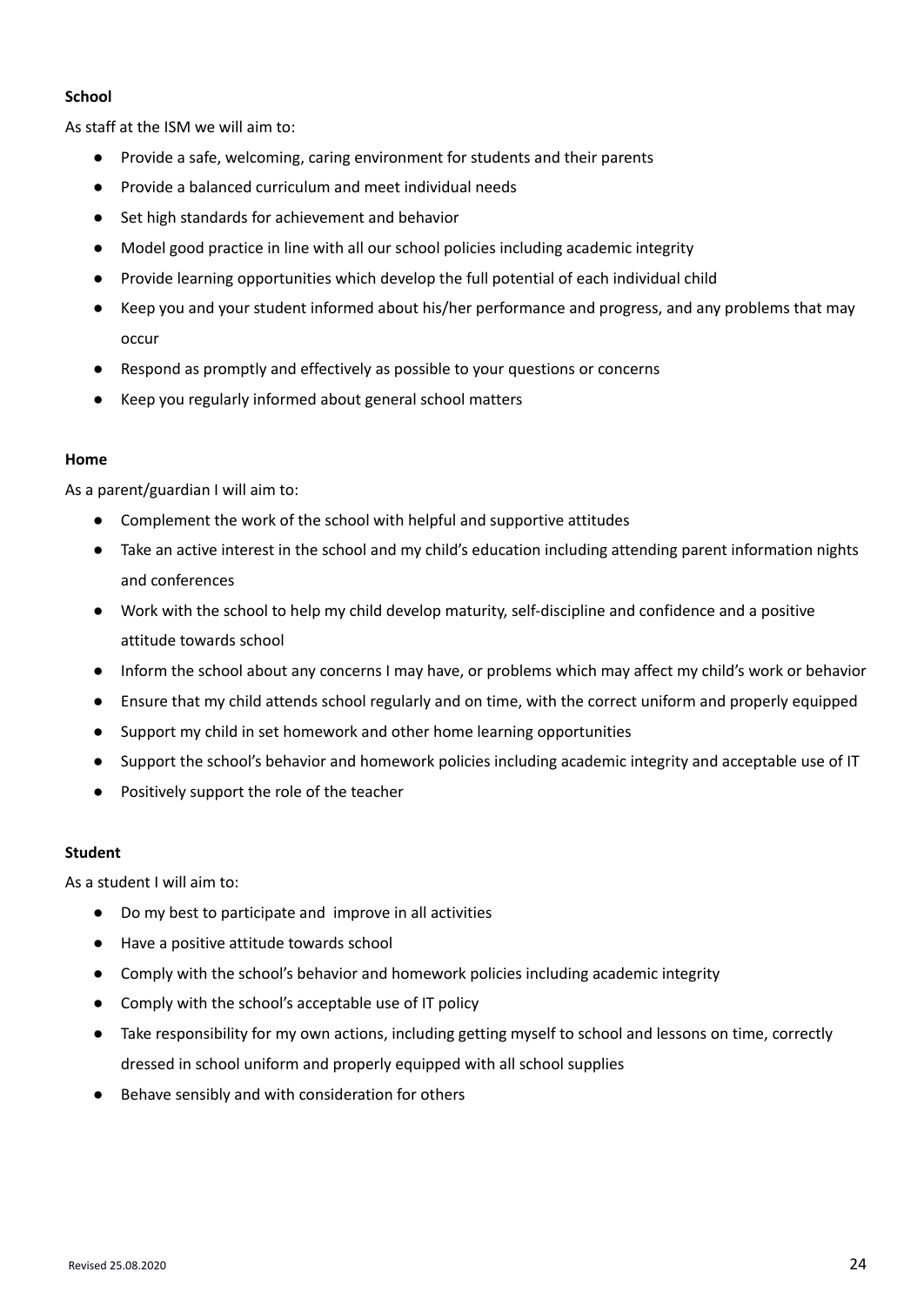## <span id="page-25-0"></span>**Acceptable Use of Information Technology Policy**

The use of Information Technology (IT) in the International School Mainfranken supports students becoming citizens of the 21st century who can find, analyze, create, and communicate information in effective ways using appropriate and up-to-date technology. Access to the internet is provided to ISM students for many reasons:

- To allow students to conduct research using the latest technology
- To create media literate students
- To allow students to communicate with others around the world
- To provide an additional dimension of instructional support with information that is current
- To teach students to find, organize, and evaluate information
- To provide students with skills for the future (i.e. computer literacy and information management)

Students are responsible for good behavior on the school computer network. Independent access to the internet is provided to students who agree to act in a considerate and responsible manner. Access is a privilege, not a right. Individual users of the computer network are responsible for their behavior and communications over the internet.

## **Procedure/Implementation**

## **Bring Your Own Device (BYOD)**

At the ISM all students in grades 2-12 are required to have their own personal computing device. We recommend for students from Grade 3 and up that this is a laptop computer with a functional tactile keyboard and appropriately sized screen.

We cannot accept responsibility for lost, stolen, or broken devices. Students bring these items to school at their **own risk.**

**Recommended minimum hardware requirements:** include an HDMI-out port, 802.11n WiFi connectivity and 1 USB 3.0/2.0 port

**Software:** Chrome OS and Windows operating systems can be supported by ISM Staff. Any other operating systems including MacOS and Linux derived systems will not be officially supported by ISM Staff. When using Windows products, families are responsible for ensuring that the device is regularly updated and includes effective anti-virus/malware protection.

Word Processing software and a modern web browser are essential. We recommend Google Chrome and the Google Docs selection of document creation software. Students from 2nd Grade on will be provided with a school managed Google Apps for Education Account to allow them to collaborate on school projects.

If students or their families require any advice on which device to purchase, please contact the ISM office.

## **Acceptable Use**

● Students may bring electronic devices including laptops, tablets, smartphones, smartwatches etc. to school to support their learning in the classroom. They are required to follow the instructions of members of staff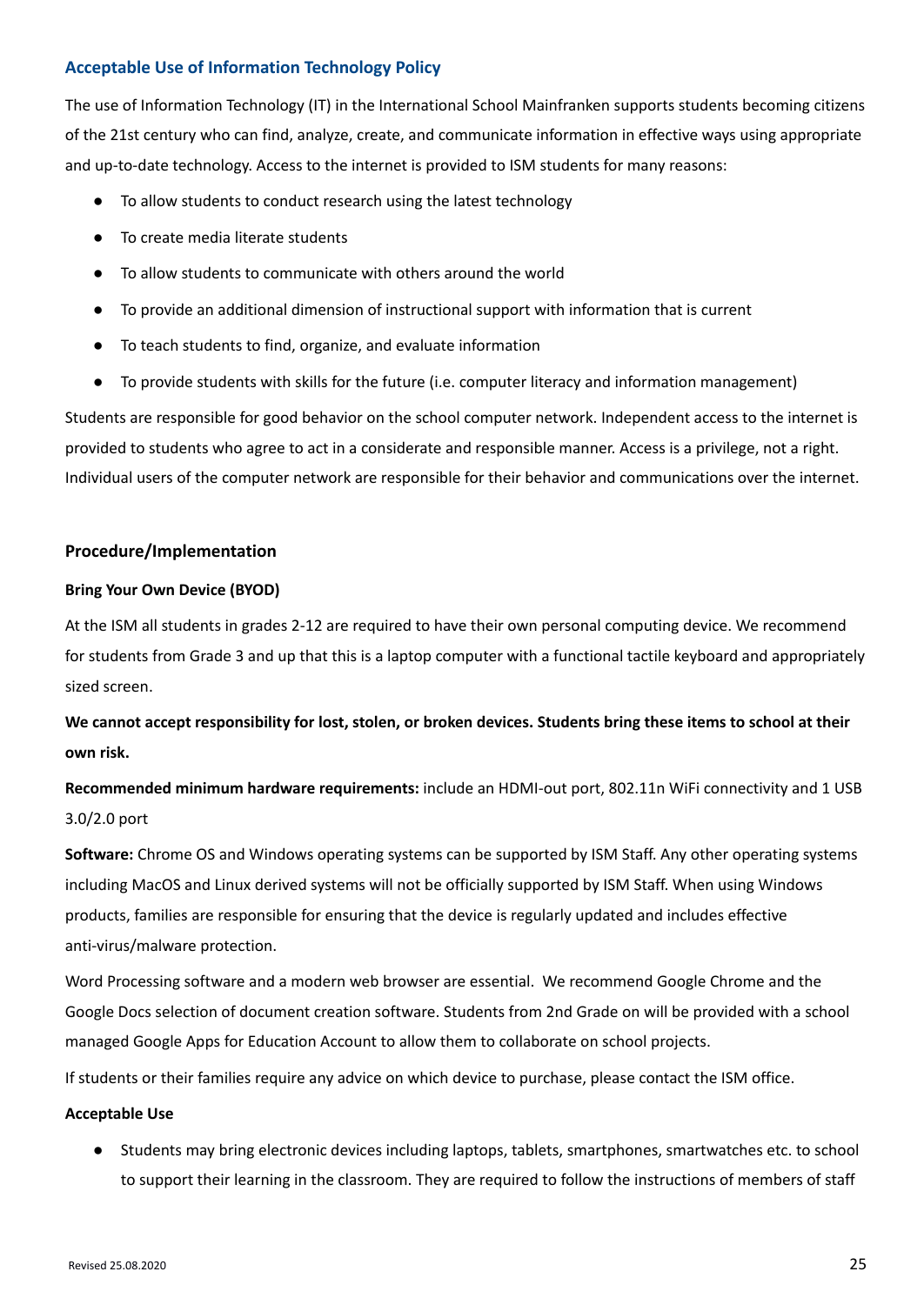concerning when and where they may use this equipment. If requested by a member of staff to switch off or put away an electronic device they must do so immediately.

- If students need to make calls/contact people outside of school during the school day they **MUST** do so with permission from a member of staff and from one of the telephones around school, not from their private phones.
- Electronic devices must be kept switched off and out of sight at all times in the classroom unless explicit permission has been given by the member of staff with responsibility for the class.
- Students will be responsible for their actions on the internet and will be held accountable according to the ISM Home/School Partnership, Responsible Behaviour Policy and the laws of the Federal Republic of Germany. The International School Mainfranken will assume no liability in the case of illegal activity on the part of a student.
- In particular, the following behaviour is **NOT** permitted:
	- Using the school internet access to purchase items
	- Accessing or distributing obscene, profane, pornographic, sexually explicit, or illegal material
	- Using others' passwords
	- Sending offensive messages or pictures
	- Using obscene language
	- Damaging computers, computer systems or computer networks
	- Playing non-educational internet games
	- Streaming or accessing copyrighted content without permission of the copyright holder
- Students are responsible for ensuring that their devices and any electronic submissions of work are functional and compatible. Failure to ensure compatibility in advance will not be considered an excuse for incomplete or late work and may have serious implications when submitting pieces of external coursework.
- Students are reminded that electronic devices with internet connectivity are not permitted in any external examinations and may result in disqualification.

## **Consequences**

- Further to the disciplinary steps detailed in the ISM Responsible Behaviour Policy any student caught contravening these regulations will have their electronic device taken away by a member of staff and either returned to them at the end of the day or retained in the office until it is collected by their parent/guardian.
- Members of ISM staff may request access to devices with the student present and with permission of their parent/guardian if they have reasonable cause to suspect that these regulations have been contravened.
- In addition, users should assume that a network administrator may periodically check the history of the sites each user has visited.
- Students and their families will be liable for any financial damages resulting from misuse of the internet or IT infrastructure at the International School Mainfranken.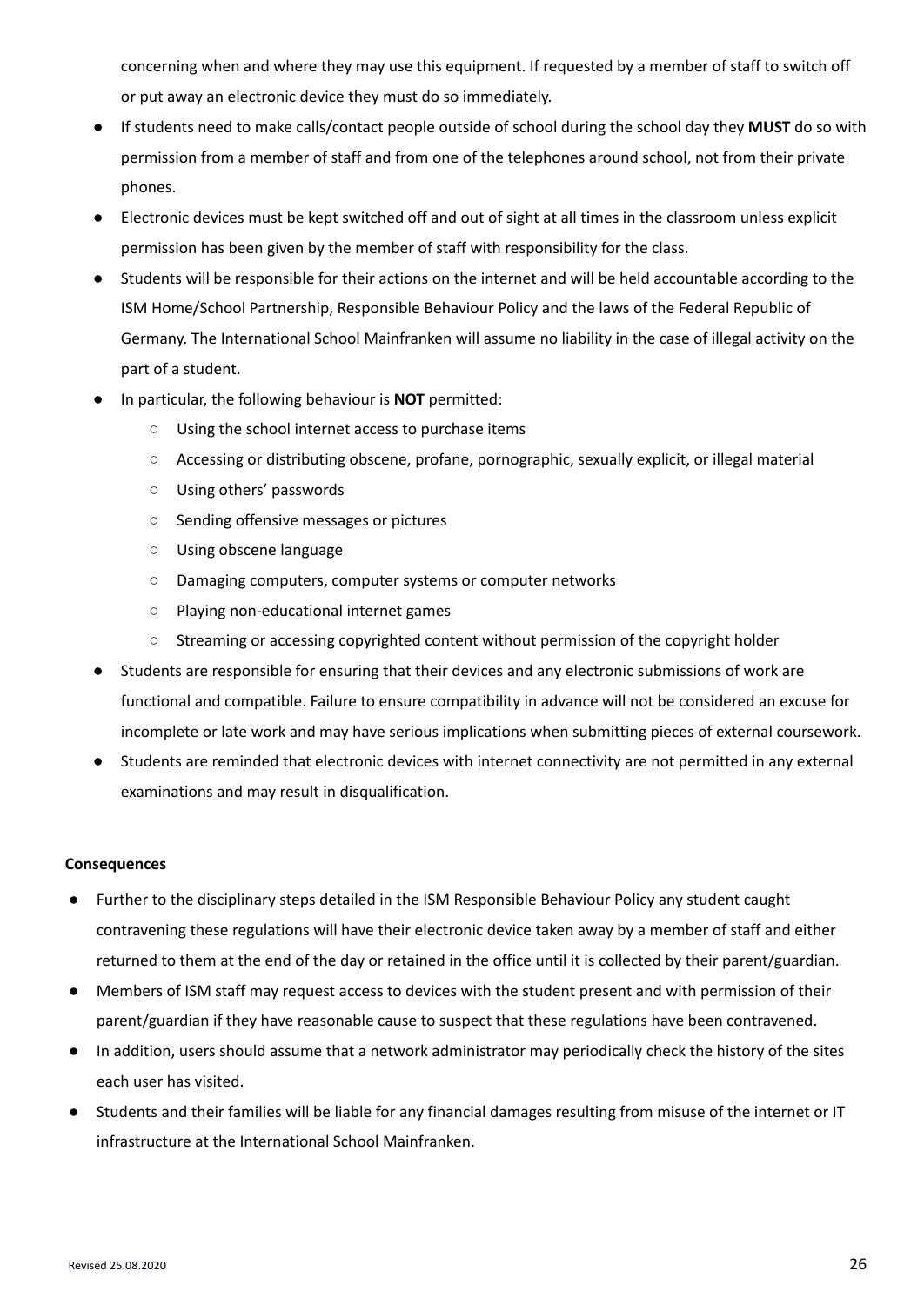## <span id="page-27-0"></span>**International School Mainfranken Uniform Policy**

At ISM, we believe that a student's appearance has an impact on his/her attitude and behavior. Respect for the school community, the education process, and the students themselves are, to a degree, shown by the student's attire. The uniform policy also helps maintain a sense of modesty and equality while educating students about what is appropriate dress for the time and place.

It is our school policy that all children wear a school uniform when attending school.

Our policy on school uniforms is based on the notion that the school uniform:

- promotes a sense of pride in the school and creates a sense of community/ belonging towards the school
- is practical and smart
- identifies the children with the school
- prevents children from coming to school in fashion clothes that could be distracting in class
- makes children feel equal to their peers in terms of appearance

## **Procedure/Implementation**

The Uniform Policy reflects on the entire school community and thus it will be the responsibility of the student, the parents, the teachers, and the administration to uphold it.

- It is the student's responsibility to choose the appropriate clothing to wear to school
- It is the parent's responsibility to check the uniform before the student leaves for school
- It is the teacher's responsibility to monitor and enforce the Uniform Policy during the day
- It is the administration's responsibility to monitor and enforce the Uniform Policy

If a student is in breach of uniform policy :

- First offence verbal warning documented in the school management system and referral to school coordinator
- Subsequent offence parent contact

## **Uniform Tops:**

- Shirt or polo with the ISM logo.
- All visible undershirts must be plain white
- For cold weather wear during school hours, ISM sweatshirt, ISM pullover or cardigans with the ISM logo

## **Uniform Bottoms:**

- Dark blue regular fit jeans, chinos or dress pants
- Dark blue shorts
- Dark blue skirts
- Hems of shorts and skirts must not be shorter than the tip of the middle finger when the students are standing with their arms at their sides.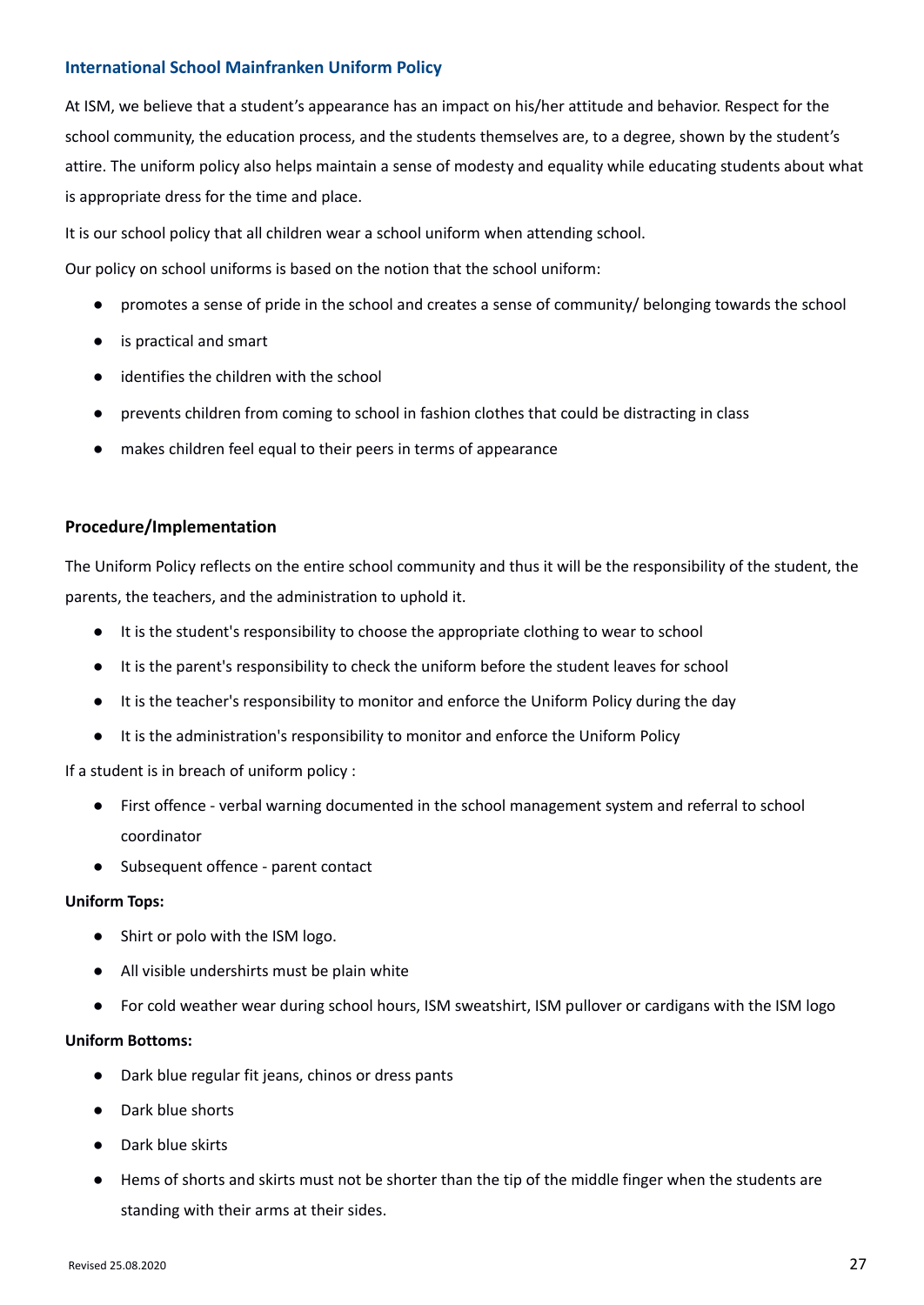#### **Shoes:**

- Shoes or sandals must complement the uniform
- House shoes should be kept at school for students in grades 1-5

#### **Accessories:**

● Accessories (including socks, scarves, belts and jewelry) must complement the uniform

## **Uniform Upkeep**

As part of our respect for the school and its image, students are required to wear well-maintained uniforms. Should an article of uniform clothing become tattered, torn, discolored, ill fitting, etc., the student/family is required to mend or replace the article.

## **ISM Uniform Shop:**

All official ISM uniforms can be purchased through Dress For School. Their website is <http://internationalschoolmainfranken.dress-for-school.de/>

A link to the ISM uniform shop can also be found on our website.

## <span id="page-28-0"></span>**ISM Language Policy**

The ISM is committed to the development and learning of language throughout our entire school. We believe language is at the heart of understanding and this belief is central to our curriculum and instruction. Consequently, we provide as many opportunities as possible for our students to use language within the context of the curriculum, and in daily interactions with students, teachers, community members, and parents. In the modern world, command of English is the primary key to accessing information and communicating internationally. Every student at the ISM has the right to equitable access to the curriculum in order to reach their full potential.

- Proficiency in English is of the highest priority for all students
- The language of instruction at the ISM is English, except in specific language classes
- The teaching of language is the responsibility of all teachers

The school serves and represents a diverse multi-cultural community for whom English is recognized as the common language. While a student's first language can be helpful to support their initial understanding of a new concept or idea, it is important to ensure that English is the classroom language used when the target language is English.

We appreciate and support the diversity of language within our school and the world as a whole, and promote the concept that although languages may differ in terms of culture and localities, they can lead to greater acceptance of both. With the aim of promoting international mindedness and appreciation, the ISM seeks to promote the development of all languages.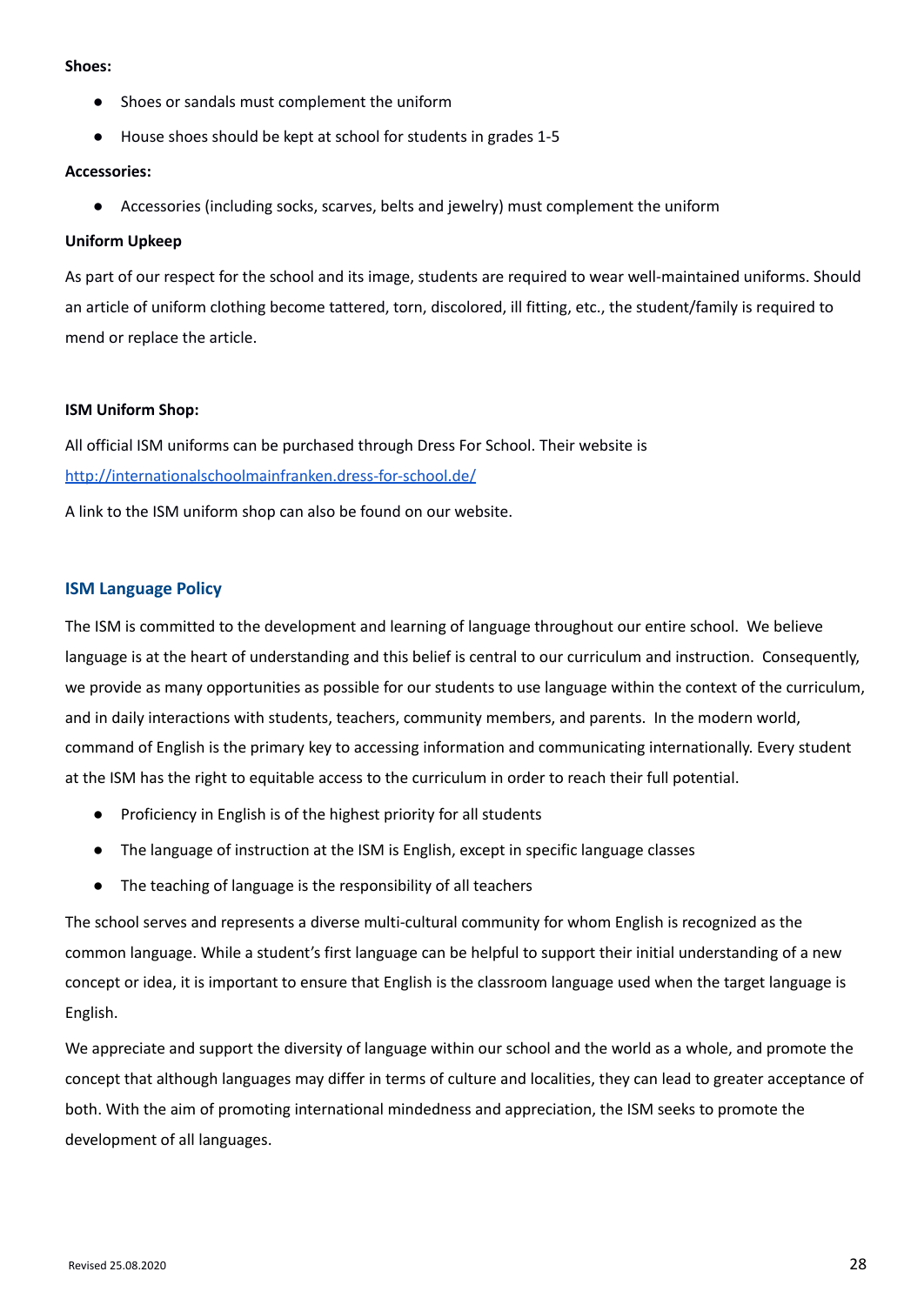## <span id="page-29-0"></span>**Pathways**

Pathways from the PYP through the Middle Years to DP Groups 1/2 in our English and German language programs:

| PYP             | <b>Middle Years</b>                                                 | <b>DP</b>                                                                 |                                                                                            |
|-----------------|---------------------------------------------------------------------|---------------------------------------------------------------------------|--------------------------------------------------------------------------------------------|
| PYP Phase 1 - 5 | Language A                                                          | Language A: literature SL/HL<br>Language A: language and literature SL/HL |                                                                                            |
| <b>PYP</b>      | Middle Years Lang. B<br>Middle Years Lang. B<br>G 6/7/8<br>$G$ 9/10 |                                                                           | <b>DP</b>                                                                                  |
| PYP Phase 1 - 3 | Phase 1 (CEFR A1)                                                   | Phase 1 (CEFR A1)                                                         | Ab initio                                                                                  |
|                 | Phase 2 (CEFR A2)                                                   | Phase 2 (CEFR A2)                                                         | Ab initio<br>Language B SL                                                                 |
|                 | Phase 3 (CEFR B1)  <br>Language A*                                  | Phase 3 (CEFR B1)                                                         | Language B SL                                                                              |
|                 | Phase 4 (CEFR B2)  <br>Language A*                                  | Phase 4 (CEFR B2)                                                         | Language B SL/HL                                                                           |
|                 | Phase 5 (CEFR C1)  <br>Language A                                   | Phase 5 (CEFR C1)  <br>Language A                                         | Language B SL/HL<br>Language A: literature SL<br>Language A: language and<br>literature SL |
|                 | Phase 6 (CEFR C2)  <br>Language A                                   | Phase 6 (CEFR C2)  <br>Language A                                         | Language A: literature<br>SL/HL<br>Language A: language and<br>literature SL/HL            |

- All students of the Language A / Mother Tongue Program who experience success will have access to Group 1 IBDP courses.
- Language A / Mother Tongue teachers recommendations will inform student course selection for the DP Group 1 or Group 2 programs in Grades 11/12. Final decisions are made by the Language A and Language B coordinators.
- In specific cases, the DP Coordinator may review the course selection for the DP. If there is disagreement, the Head of School will make the final decision.

Additional details regarding implementation of our language policy are available in the full version of the ISM Language Policy.

## <span id="page-29-1"></span>**ISM Privacy Notice (General)**

The International School Mainfranken e.V. (ISM) is committed to protecting the rights and freedoms of our staff, students and their families, and safely and securely processing their data in accordance with our mission and vision and in line with all of our legal obligations. The following gives an overview of how we collect and use your personal data at the ISM. Where special cases apply you will be informed when we ask for your data.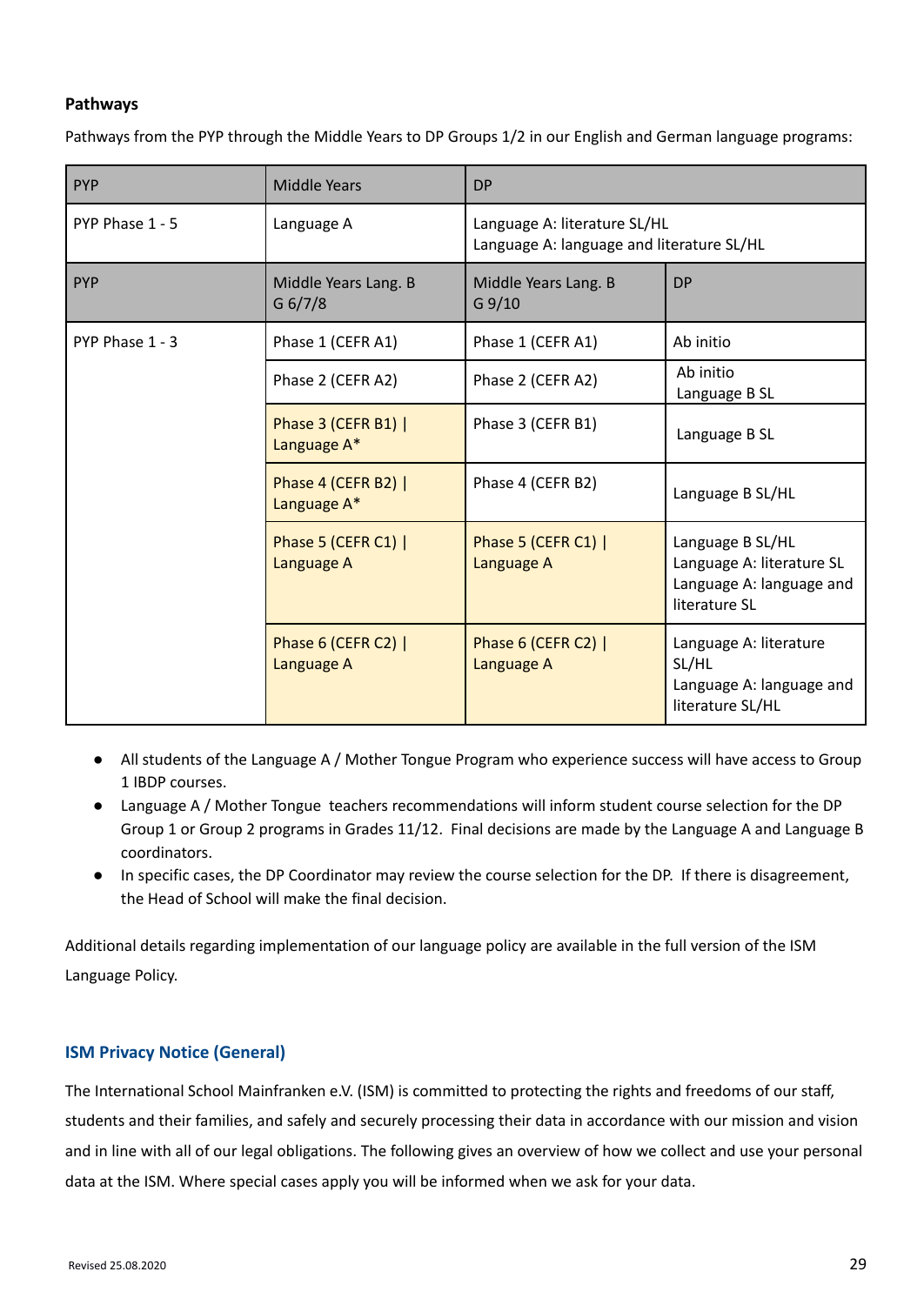#### **1. Who is responsible for data protection at ISM?**

The Data Protection Officer (DPO) for the ISM is your first point of contact for questions regarding your data and how we process it. Gavin Fearnley is the voluntary designated DPO at ISM and can be contacted as follows: Gavin Fearnley,

International School Mainfranken e.V., Kalifornienstr. 1, 97424 Schweinfurt

Email: [dpo@the-ism.de](mailto:dpo@the-ism.de)

#### **2. What information do we collect about you?**

Personal data we gather may include: full name, date of birth, address, telephone email address, educational background, employment/financial details, health information. We also collect and process data specific to our services including student progress, attendance, disciplinary incidents. In addition, photographic and video material of school events and activities may be recorded.

#### **3. How will your information be used and what is our legal basis for doing so?**

Your personal information will be used for the following purposes:

- a) To fulfil our contractual obligations to you in line with our provision of educational services including informing you of school events and school relevant information (eg. Weekly Message)
- b) To fulfil our legal obligations (eg. evidence of school attendance)
- c) For specific purposes for which you have provided us clear consent
- d) If necessary to protect someone's life or in a medical emergency
- e) Where there is a legitimate interest for us to do so (to ensure the safety of the school or the students including IT security, development of services in line with our educational remit). Photographic and video material that is the property of the school may be used for marketing purposes unless you have denied this request.

#### **4. Who uses your information?**

Your information will be used by those employees of the school who are directly responsible for providing the services listed above including administrative and teaching staff as appropriate. Government departments such as the Ministry for Education request specific information regarding enrollment and placement of students. Contractors providing specific services to the school such as provision of internet portals, production of marketing materials, etc. may receive data for the specific purposes outlined above and only when contractually obliged to the rights and responsibilities of the European Union General Data Protection Regulations (GDPR/ DS-GVO)

#### **5. Is your data secure and will it be stored overseas?**

Information in paper form is retained in locked filing systems and is only accessible to authorised personnel. For provision of some of our online services (eg. gradebook, virtual classrooms, exam registrations and coursework submission, email) we work with providers based outside of Germany or the EU. We only work with providers under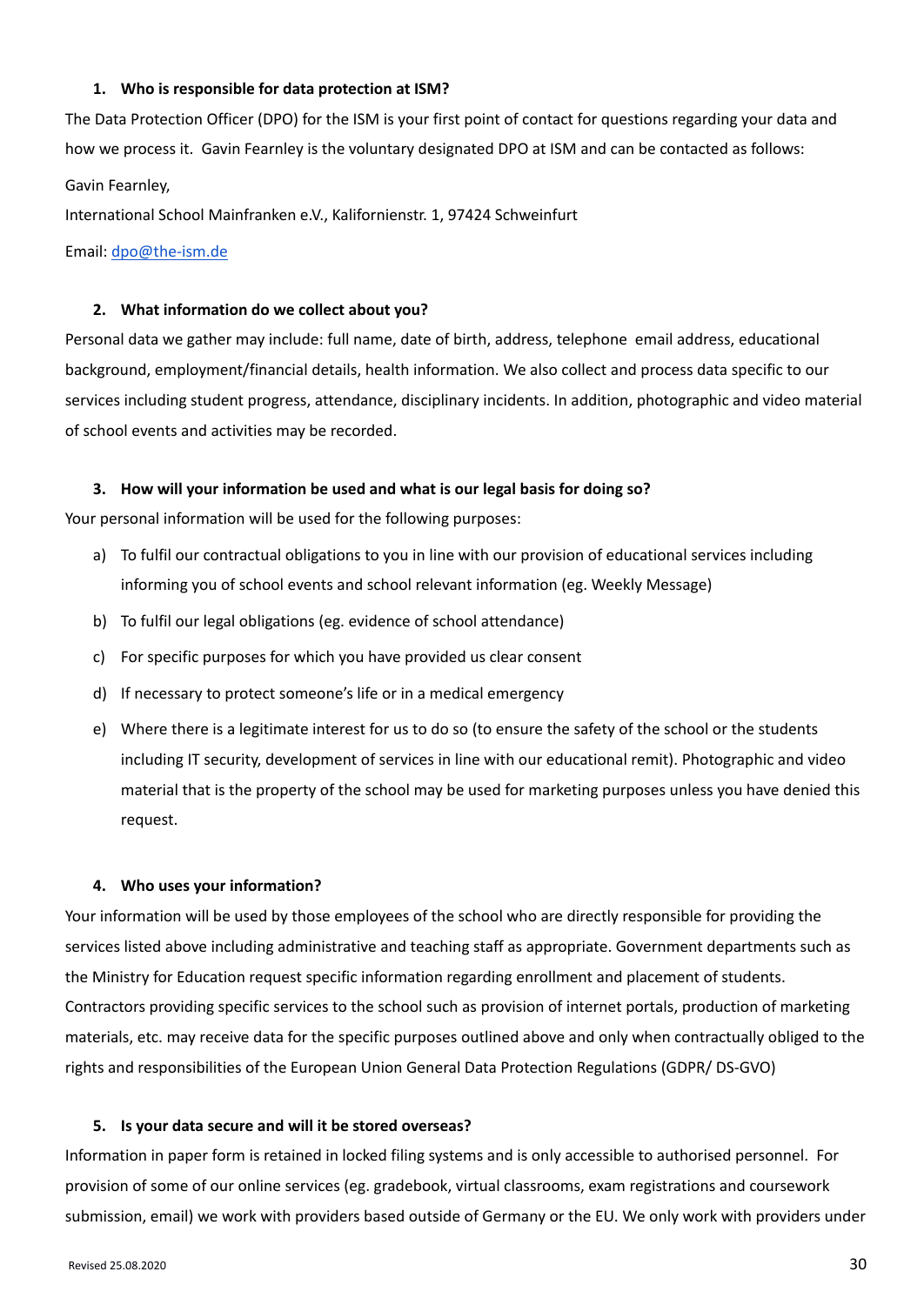contract who have policies and procedures in place that meet or exceed the requirements of the European Union General Data Protection Regulations.

## **6. How long will your information be held for?**

Your information will be held as a minimum for the duration of your contract or conclusion of the purpose for which consent was requested. We have a legal obligation to retain specific information (eg. coursework submissions, school attendance records) for a longer period in line with German, European and International Law. As a general rule from 3 years minimum up to 30 years in specific cases at which time the information will be deleted.

## **7. Your rights**

You have the right to request information about your stored data, its origin, its recipients, and the purpose of its collection at no charge at any time. You also have the right to request that your information be corrected, blocked, or deleted. You also have the right to request a copy of any data we process for you in an easy machine readable format. You can contact us at any time using the contact information above if you have further questions about the issue of privacy and data protection. You also have the right to file a complaint with the relevant regulatory authorities (see Point 8 below).

## **8. How to make a complaint to us and our supervisory authority**

You can contact our DPO at any time to file a complaint via [dpo@the-ism.de](mailto:dpo@the-ism.de) You can also contact the Bavarian Data Protection Authority (BayLDA) directly via their website: <https://www.lda.bayern.de/en/index.html>

Additional data protection information relating to the use of the ISM website can be found at: <https://the-ism.de/en/data-protection/>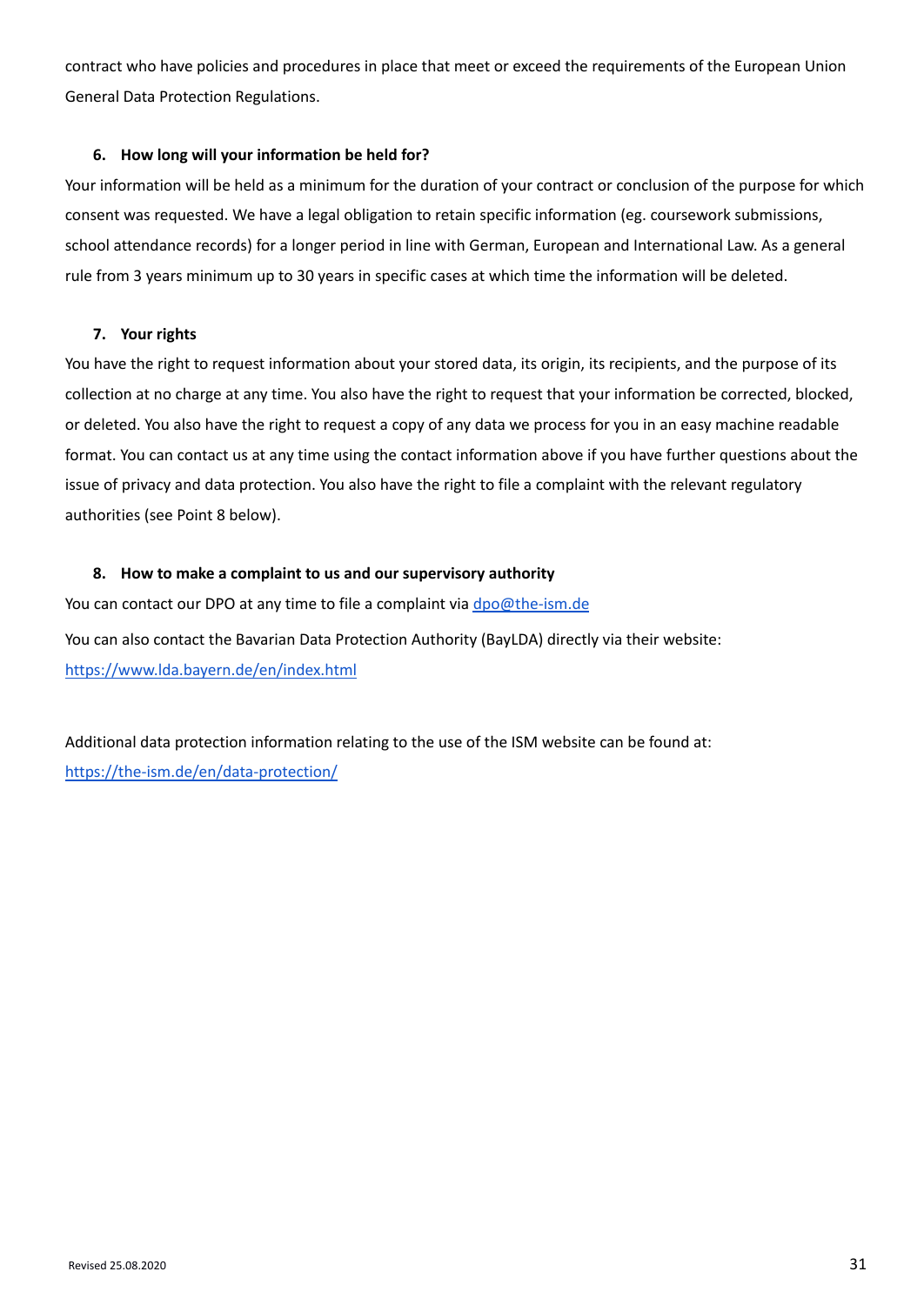# <span id="page-32-0"></span>Health & Safety

## <span id="page-32-1"></span>**Emergency Information**

In case of illness, if the school is unable to contact the parents, an emergency contact and phone number is required on file. If any of the listed numbers/email addresses change during the course of the school year, please **contact the school immediately**.

In case of an emergency, (e.g. fire, school closure, inclement weather) parents will be contacted at the earliest opportunity via email. Please check your email regularly.

## <span id="page-32-2"></span>**Emergency Drills**

The ISM will have fire/evacuation drills periodically during the school year. Fire drill evacuation plans are posted in each classroom and throughout the school. Students should familiarize themselves with exits and an alternate exit for each of their classrooms. In the event of an emergency or drill, students should follow the instructions of staff. In an evacuation they should leave everything and exit the building quickly and quietly. They should move promptly to the designated evacuation area, and return quietly to the classroom only after the 'all clear' has been given.

## <span id="page-32-3"></span>**Responsibilities of the Parents**

#### **Before an Emergency**

It is imperative that parents and guardians ensure that the school has up-to-date contact information as well as medical history on their students. Parents should establish emergency procedures for home and outside the school; they should review and reinforce these procedures with their students on a regular basis.

## **During an Emergency**

Parents must understand that foremost in the minds of school administrators and staff, especially in the event of an emergency, is the safety of the students. It will be important for parents and guardians to be patient, but alert, observers until the school has communicated information and possible directives to them. Particularly in the case of small schools, the rumor mill can sometimes block the incoming phone lines and potentially jeopardize emergency procedures. If, however, parents have accurate and useful information that could help the Emergency Services, they should make every effort to contact the school-designated spokesperson.

#### **After an Emergency**

If it is necessary to close/evacuate the school, the following steps will take place in re-opening the school after a short-term closure.

- 1. Safe conditions will be confirmed through valid sources.
- 2. School staff will be informed.
- 3. Unless the school has announced otherwise, classes will resume on the following regular school day. If the school is to remain closed, everyone will be notified via email and the school's web page.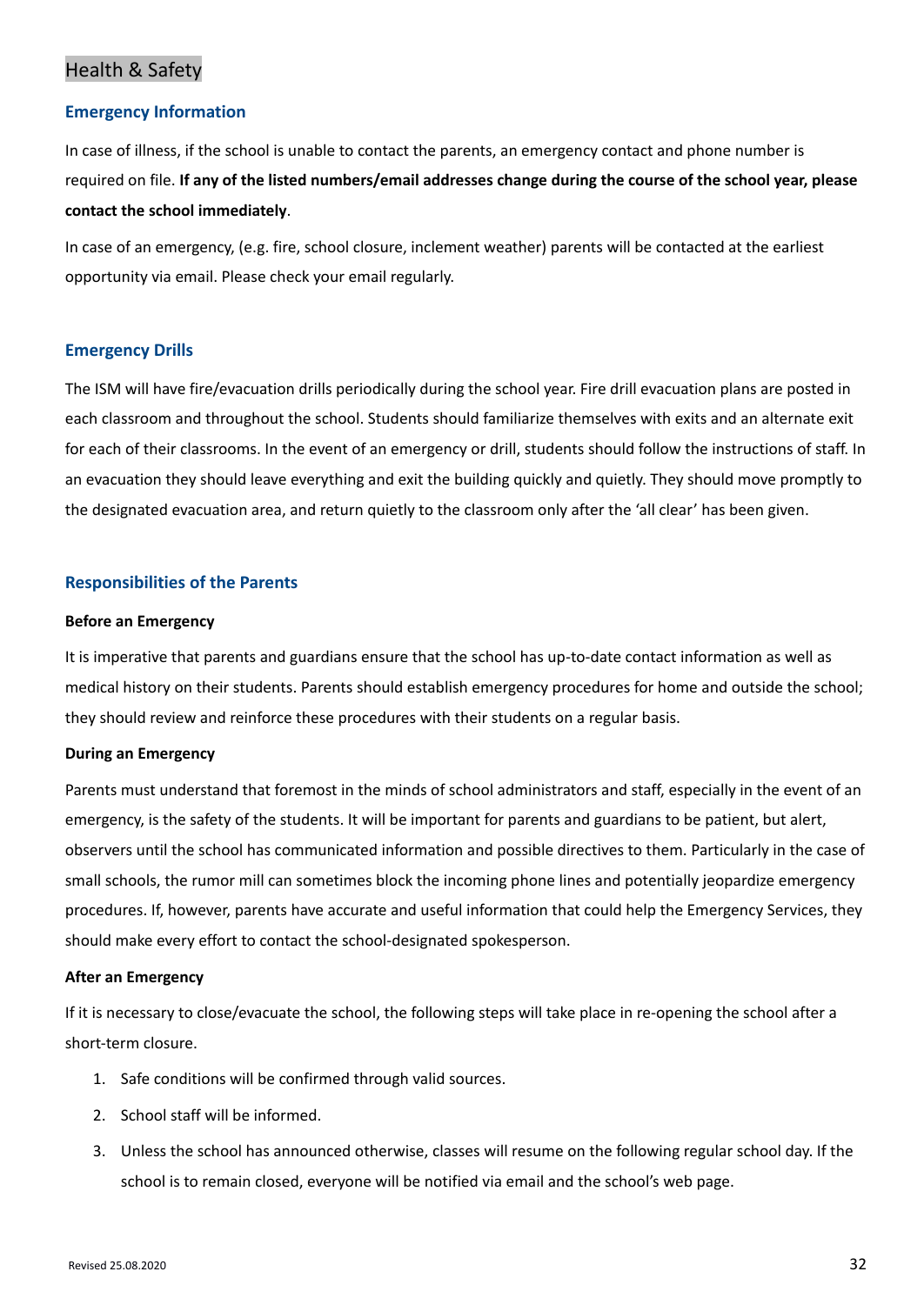## <span id="page-33-0"></span>**Responsibilities of the Students**

#### **Before an Emergency**

Students must understand that their safety is the primary concern of their teachers and school administrators. They will be made aware of the local situation and any possible threats to their safety and well-being. Through class discussion and activities, students should familiarize themselves with school emergency procedures and should participate responsibly in emergency drills.

#### **During an Emergency**

The safety of the students is of prime consideration in any emergency. Student cooperation is therefore crucial. Students should stay calm and follow the directives given by their teachers or supervisors. They should work towards dispelling rumors and cooperate with their peers.

#### **After an Emergency**

After an emergency, students should provide teachers with feedback and should remain alert to any unusual peer behavior that may require counseling. Students should also talk through the experience in class with teachers and peers. The school counselor may also be involved.

## <span id="page-33-1"></span>**General Health Guidelines**

Records on student medical history and immunization status are collected from every student on school entry. The records are maintained in the office and are considered confidential. Any records pertaining to a special educational/learning disabled or gifted program, an individual educational plan or referral to an external agency for support services (i.e. guidance clinic, tutoring, psychological assessment, speech therapy, etc) should also be provided in English or certified English translation. Information will be shared with the student's teachers if it appears to bear on the student's performance. Any information that a parent wishes to have held in complete confidence should be so indicated when it is entered into the record.

Measles immunization status: As per the Bavarian Government directive, all students and employees of ISM are required to provide their immunization status against measles. If no proof of immunization is available, or if no immunization has been sought, a vaccination for measles must be obtained and provided to the school.

## **When a Student is Ill**

Students with the following symptoms should not be sent to school:

- Fever
- Nausea and/or vomiting
- Acute cold symptoms
- Severe headache
- Sore throat
- Persistent cough
- Red, swollen and/or draining eyes
- Earaches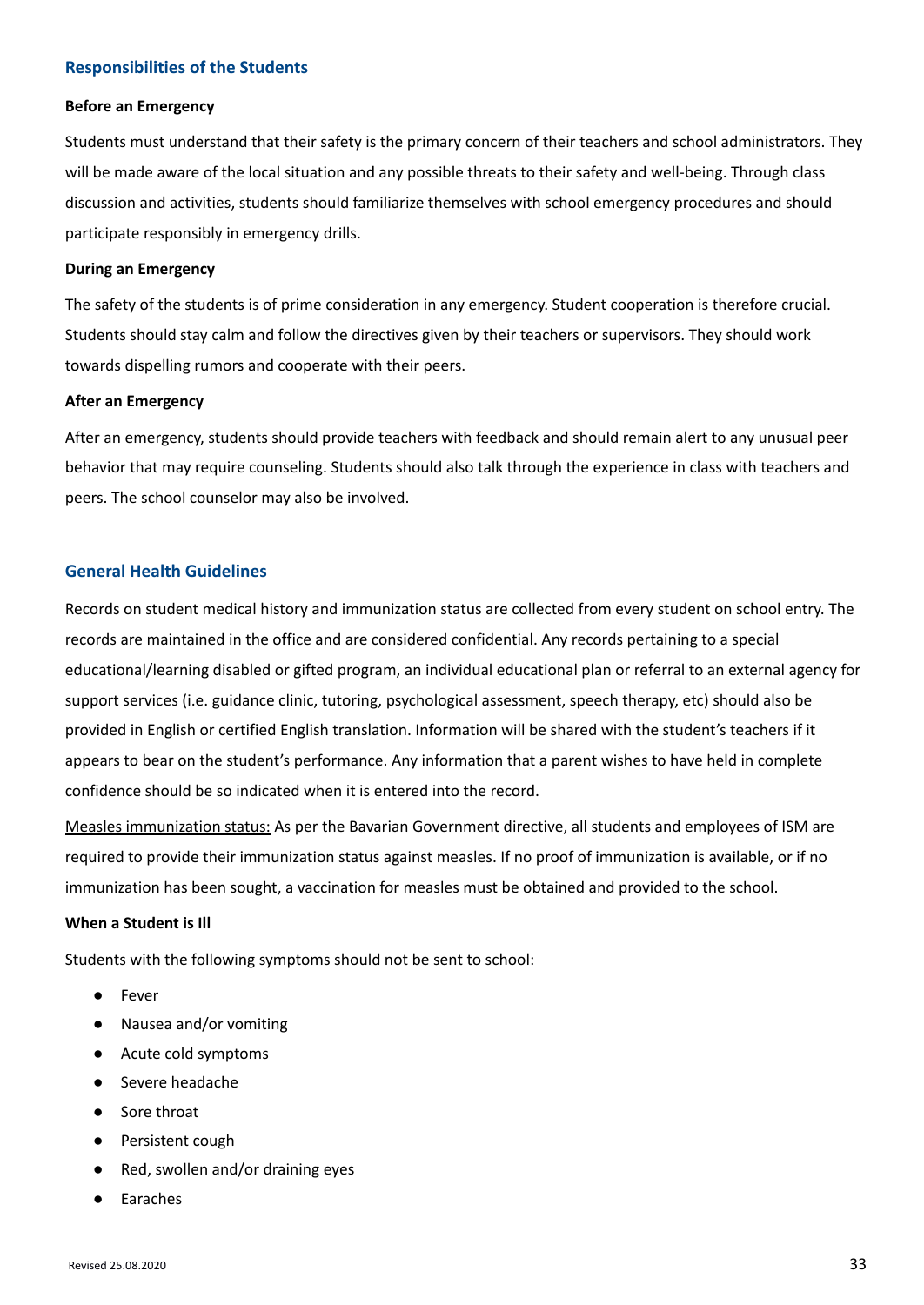- **Toothaches**
- **Diarrhoea**

Please ensure that all symptoms are fully cleared up prior to sending your student back to school.

Please inform the school immediately should your student develop a communicable condition such as chickenpox, measles, ringworm, head lice, scarlet fever, etc.

If a student feels unwell at school they should inform their teacher and arrange a pick-up through the ISM Office.

## **Medication**

No student is to bring medication into school at any time, nor is he/she to self-medicate. This includes prescription drugs, aspirin, etc. If a student needs to be given medication during school hours, please follow these guidelines:

- 1. The parent must deliver the prescribed medication to the school office with the prescription and dosage instructions as provided by the doctor who prescribed the medicine.
- 2. A parent must write a permission form, giving the ISM permission to administer medication.
- 3. Parents are required to ensure all medication stored at school is kept up to date.

## <span id="page-34-0"></span>**Extraordinary Health Guidelines**

Due to the rapidly changing nature of the Covid-19 pandemic, updated hygiene and safety guidelines will be shared regularly with our community.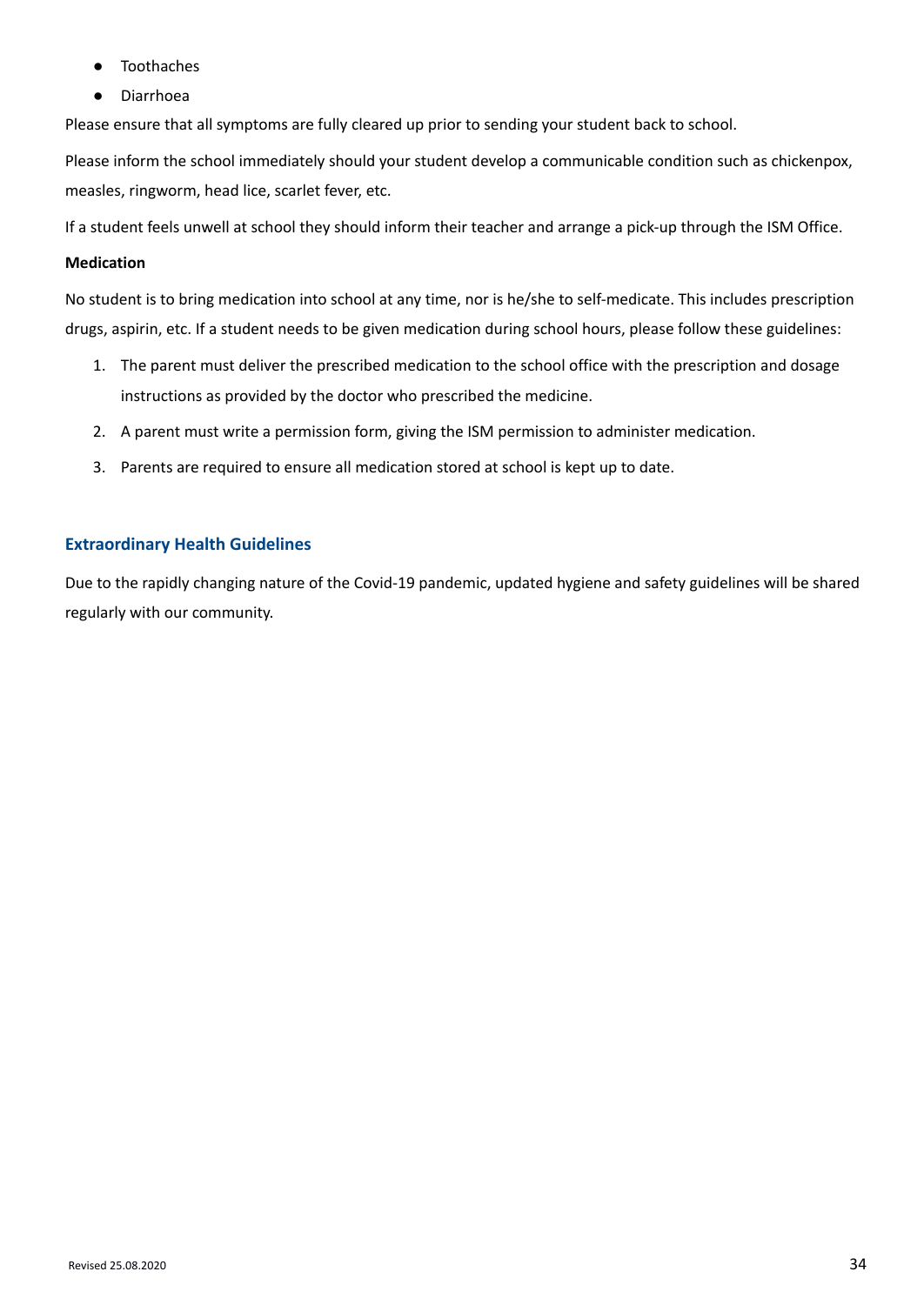## <span id="page-35-0"></span>Events & Activities

As our school philosophy is to educate the whole student, we place great emphasis on the role of extracurricular activities. Students are encouraged to participate in activities "out of class" time. In addition to the extra-curricular activities, the School has annual events in which all student involvement is mandatory.

## <span id="page-35-1"></span>**Extracurricular Activities Program**

ISM believes that a healthy and creative lifestyle develops students is as important as academic curricula. In an effort to ensure that all students in the school participate in an active extracurricular activities, ISM provides a scheduled program two times a week within the academic day with a variety of choices appealing to different age groups and interests of students.

There are a range of overarching goals for the program:

- 1. To encourage a healthy and active lifestyle among all students
- 2. To ensure that all students participate in extracurricular activities which include sporting and creative pursuits
- 3. To provide students with a varied extracurricular program to appeal to all students in all age groups

The activities offered will differ according to a variety of factors including: student interest, age group, teacher availability, season and availability of resources. All extracurricular activities are offered in addition to any Health and Physical Education lesson the student may have in their daily schedule.

**Inclusivity:** Aligning with ISM's guiding principle of Inclusivity, all students will participate in 1 or 2 extracurricular activities per week (dependent on year level).

**Challenge:** Activities will be offered across the entire school year and students will be encouraged to move beyond their perceived limits and sign up for activities that may give them new skills, or discover a new talent. Importantly, all students will be required to sign up for at least one active extracurricular activity per week.

**Creativity:** Students may choose to sign up for two active extracurricular activities, but are also encouraged to pursue creative activities during this time as we believe innovation and growth come from imagination as well as challenge.

## <span id="page-35-2"></span>**Field Trips**

The purpose of the ISM Field Trip Program is to plan and coordinate the off-campus learning experiences for our students. It will allow us to integrate field trips into our teaching and learning in a meaningful and well-planned way. In order to achieve the goals of our Mission and to employ our Principles of Learning, it is imperative that we do not restrict our teaching and learning to the school facilities. Authentic learning experiences often require us to move beyond the limits of our school property . While away on such trips, students are expected to observe the highest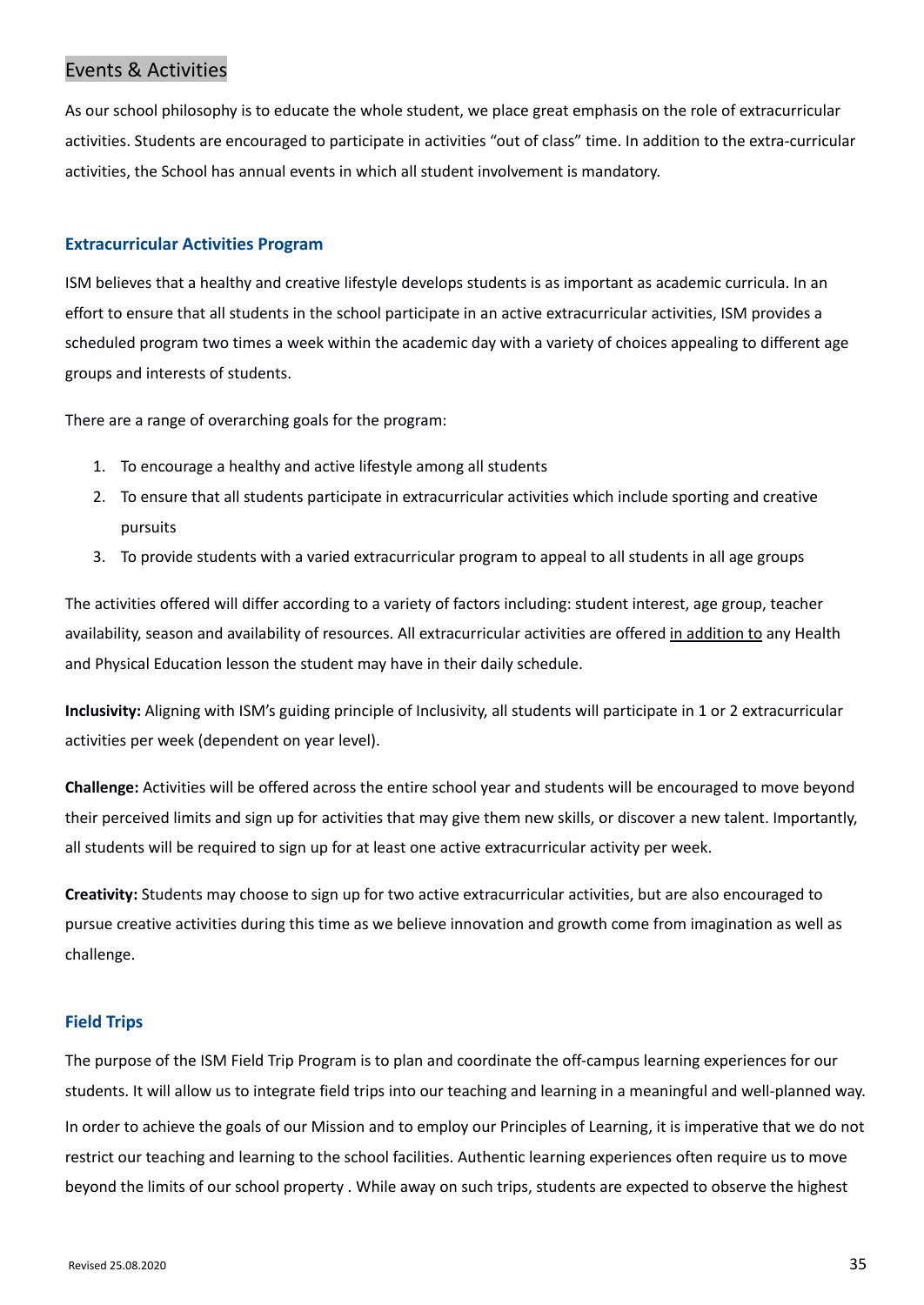standards of conduct and to dress appropriately. A student may lose the privilege of accompanying the class on a field trip because of inappropriate school behavior.

## <span id="page-36-0"></span>**Permission Slips**

Parental permission slips are required for various activities during the year (i.e. field trips). A student will not be allowed to participate in these activities without a completed permission slip. If a student loses the slip, a handwritten note may be substituted. A general permission slip is signed by parents at the beginning of the year for field trips during school hours. A separate permission form will have to be signed for longer or overnight trips.

## <span id="page-36-1"></span>**School Visits**

Parents and guardians are always welcome to visit the ISM and on special occasions also the classrooms; however, the visit must have a constructive purpose and be one that will not cause a disruption to the learning process. The Head of School, Coordinator and teachers will determine if a particular visit meets these criteria. For this reason, parents and guardians are asked to schedule visits prior to their student's arrival at school. If you wish to schedule a visit during school time, please contact the coordinator first.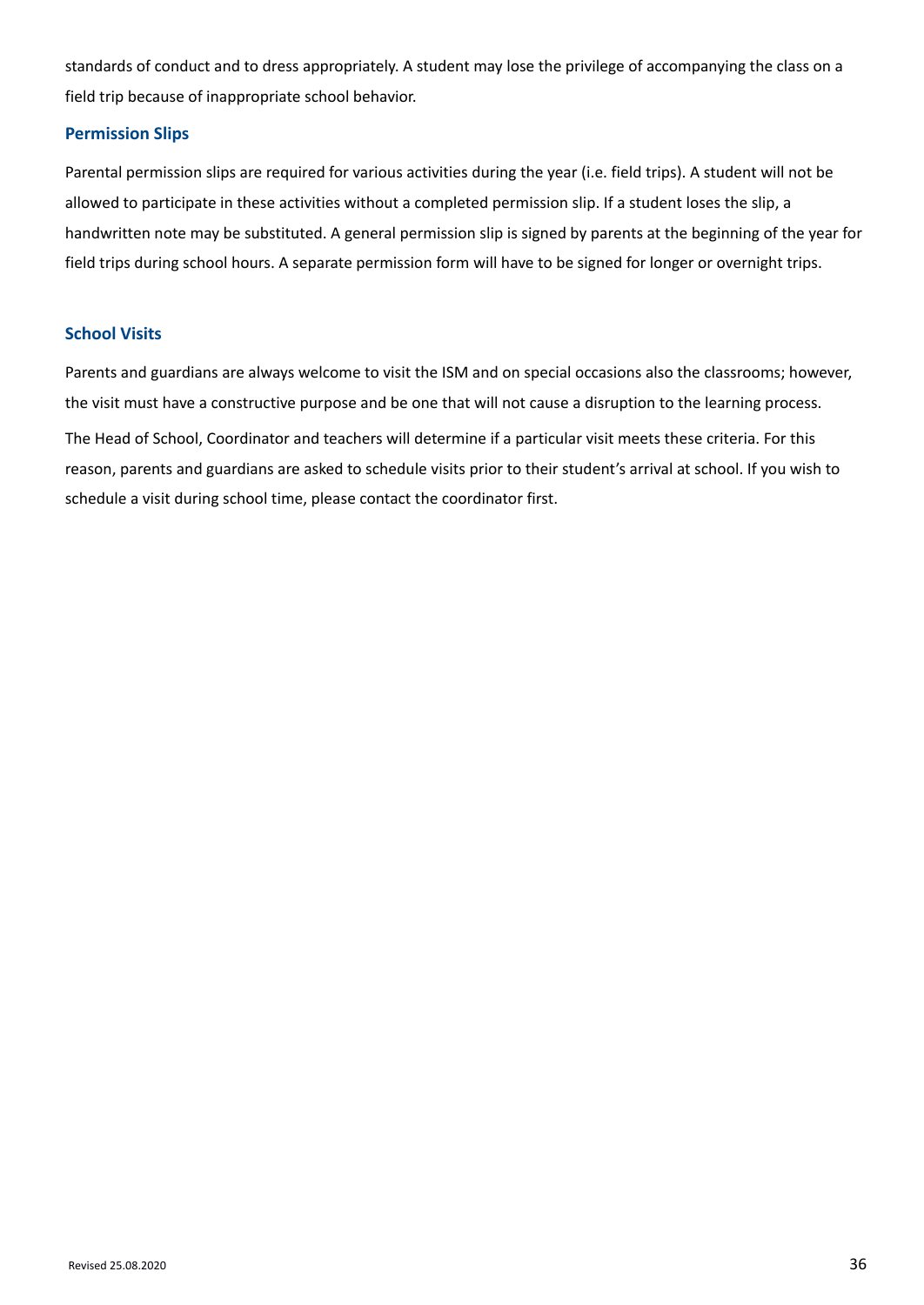## <span id="page-37-0"></span>Transportation

## <span id="page-37-1"></span>**Bus Service**

Families participating in the transport program will receive a bus schedule before the first day of school. Students **enrolled after the start of the school year can also join the transport program.**

The most important issue regarding school bus transportation is safety. Students are responsible for behaving in a safe and appropriate manner at all times while they are being transported. Parents have a responsibility to reinforce safe travelling behavior with their students and support the driver and school officials when behavior is not appropriate.

## **Regulations**

All parents who sign up for the bus service will receive detailed terms and conditions which cover appropriate use of the service. Please read these carefully and keep on file with the school handbook.

## <span id="page-37-2"></span>**Student Pick-Up Policy**

All students who are usually picked up by their parents must inform the school in writing if the pickup will be made by someone other than the parents. In case of changes the school office should be informed by no later than 1:00 pm. via telephone or email.

When students are being dropped off or picked up at arrival or dismissal times, please ensure that cars do not **block the bus area in front of the school by parking in the spaces provided.**

Students who have been given permission by their parents to make their own way home at the end of the school day must provide the office with a signed parental note stating that the permission to go home alone is granted.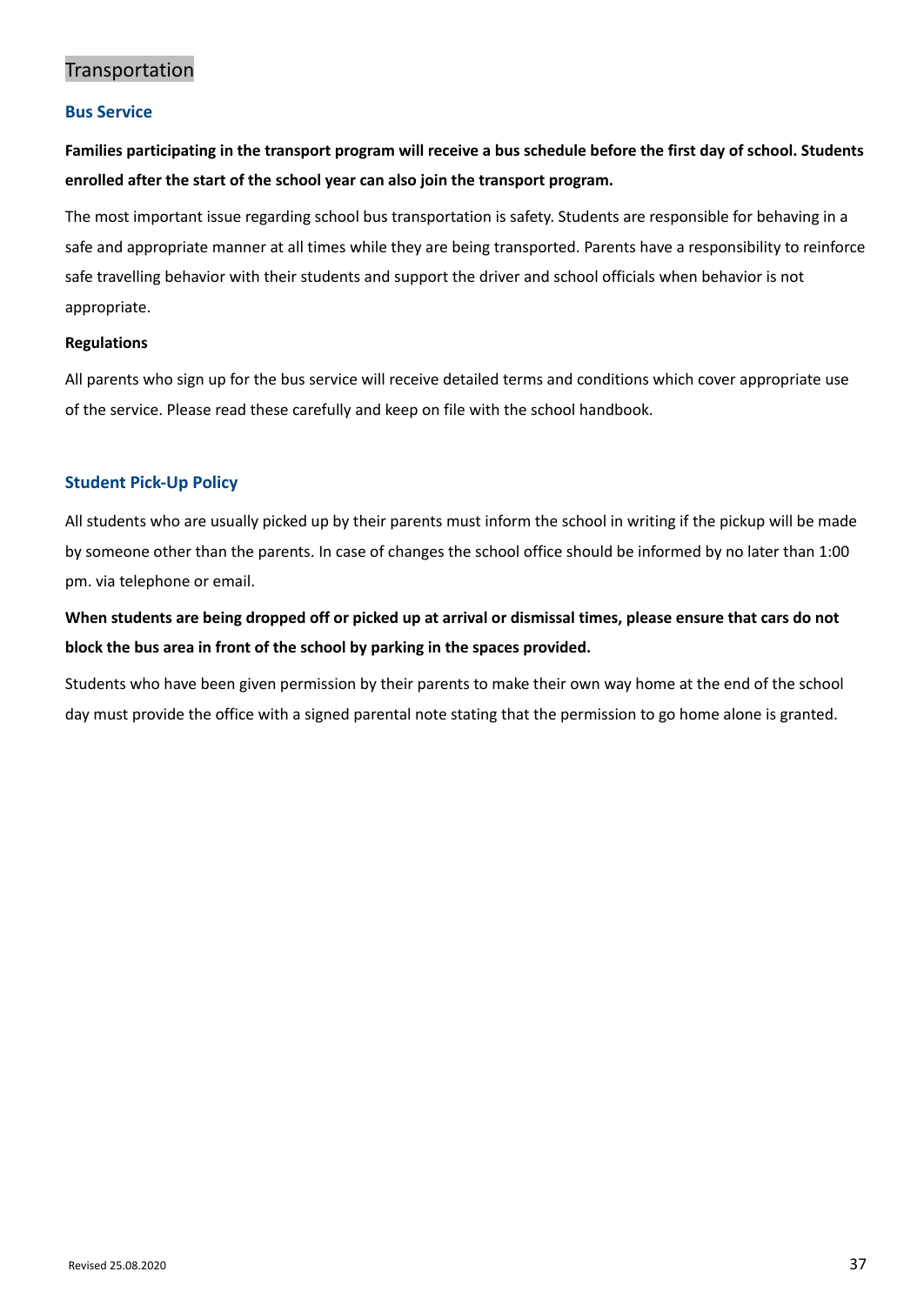# <span id="page-38-0"></span>Lunch & Snack Procedures

Students at the ISM may take part in the hot lunch program offered by Cafe Rohr GmbH. Those wishing to participate in the hot lunch program should pick up a registration form in the front office.

If your student prefers, they may bring lunch from home. If your student is not going to eat the hot lunch served in the school, please pack an adequate and nutritious lunch. Microwaves are not available for warming lunches brought from home.

## <span id="page-38-1"></span>**Lunch Hall Rules**

We expect ISM students to:

- Walk inside the school building
- Not bring bags and books into the lunch hall at lunchtime
- Wait for school lunch in an orderly queue and in single file
- Display good table manners
- Dispose of litter in the litter bins provided
- Clean up their own spills and messes
- Clear away trays, wrappers, papers and cutlery in an orderly manner
- Treat plates and cutlery with care and report any breakage immediately to the teacher on duty
- Follow the directions of the lunch duty person

Students should remember to be courteous to everyone in the lunch hall. Before or after eating, students are dismissed to go outside under the supervision of teachers. Teachers supervise designated areas when indoor break is necessary as well.

## <span id="page-38-2"></span>**Snacks**

Your students will have an opportunity to have a mid-morning/afternoon snack each day. Each student should bring in their own snacks and/or drinks. We encourage the consumption of healthy snacks at this time and suggest that junk food be limited.

While students are encouraged to ensure they bring enough water with them, we have two water dispensers in school available at all times during the school day.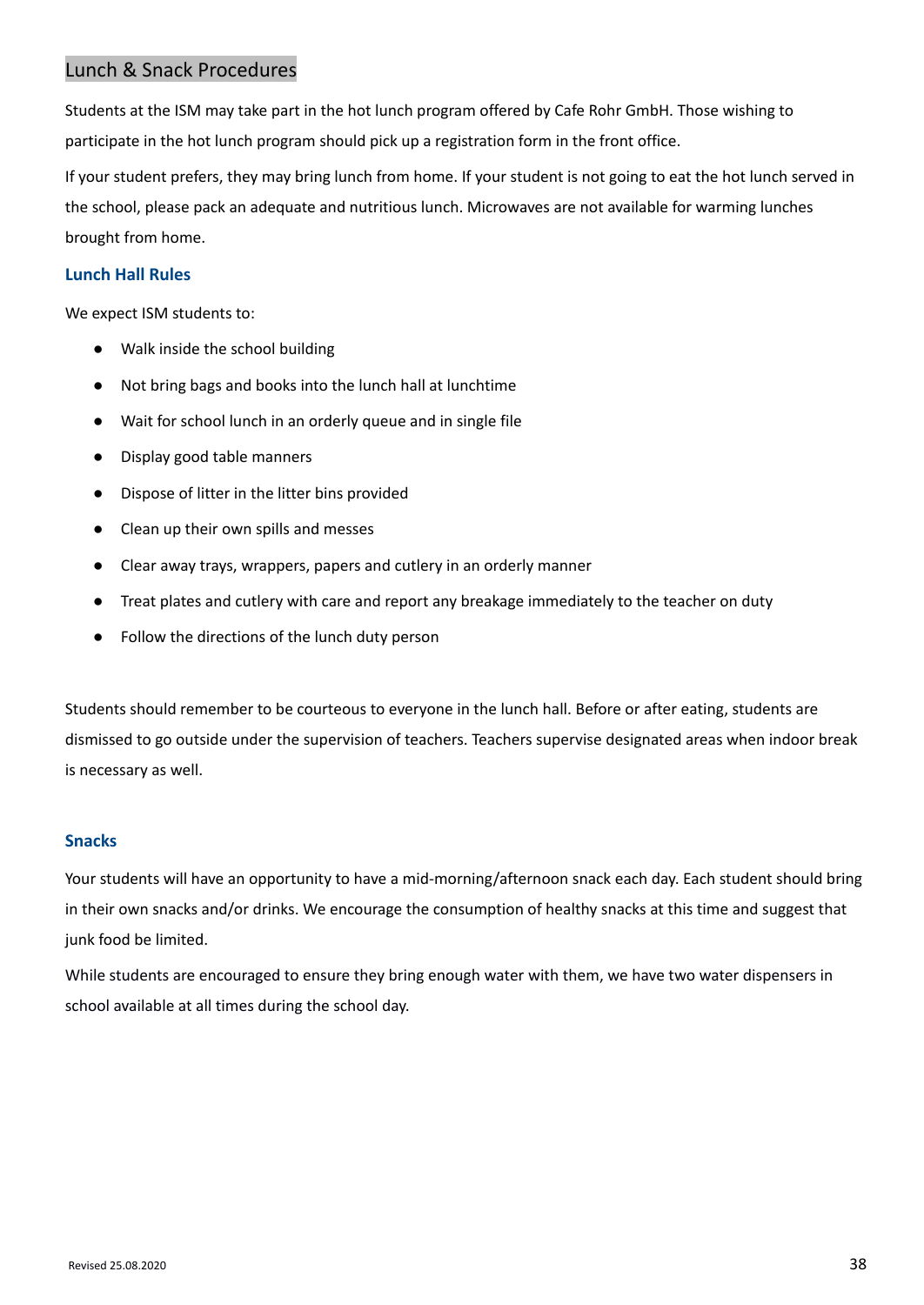# <span id="page-39-0"></span>Miscellaneous

## <span id="page-39-1"></span>**School Pictures**

At the beginning of the school year, pictures of the students are taken and made available for parents to purchase. The administration of the school announces the date of the picture day. Parents are under **no obligation** to purchase these pictures. Students are required to be dressed in school uniform on picture day.

## <span id="page-39-2"></span>**Lost & Found**

Students are urged to keep their track of their belongings during the day and should not bring large amounts of money or valuables to school. Students' names should be recorded on all possessions brought to school. All unmarked, lost items will be placed in the health room and money or jewelry will be kept in the office. All unclaimed items will be donated to charity at the close of the school year.

## <span id="page-39-3"></span>**PTO**

The Parent Teacher Organization at the International School Mainfranken is an active organization. Parents and teachers work together planning projects and events and organizing fund-raising activities that benefit the entire school. The PTO can be contacted via their email address: [pto@](mailto:pto@international-school-mainfranken.de)the-ism.de

## <span id="page-39-4"></span>**Statement of School Fees**

If you require a statement detailing school fees paid for taxation purposes (Schulgebührbescheinigung) then please submit a written request (letter or email) to the ISM Office ([info@the-ism.de](mailto:info@the-ism.de)).